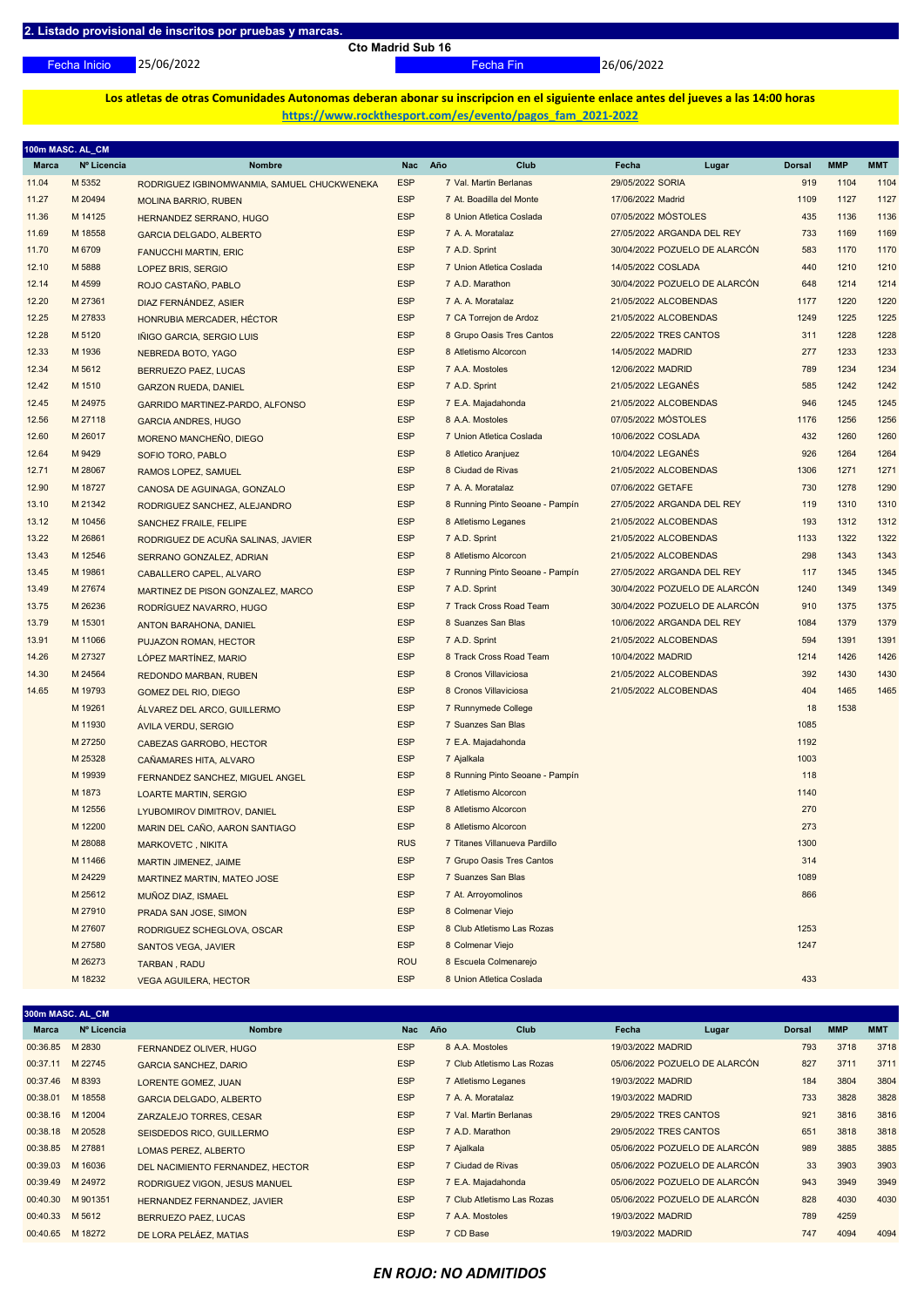25/06/2022 Fecha Inicio Fecha Fin 26/06/2022

**Los atletas de otras Comunidades Autonomas deberan abonar su inscripcion en el siguiente enlace antes del jueves a las 14:00 horas https://www.rockthesport.com/es/evento/pagos\_fam\_2021-2022**

|          | 00:40.82 M 26971 | PEDROZO ACONCHA, SEBASTIAN JOSE    | <b>VEN</b> | 7 Track Cross Road Team       | 23/04/2022 MADRID             | 1138 | 4082 | 4082 |
|----------|------------------|------------------------------------|------------|-------------------------------|-------------------------------|------|------|------|
| 00:41.56 | M 15587          | CASTELLANOS FERNANDEZ, LUCAS       | <b>ESP</b> | 7 Track Cross Road Team       | 23/04/2022 MADRID             | 894  | 4156 | 4156 |
| 00:41.64 | M 28088          | MARKOVETC, NIKITA                  | <b>RUS</b> | 7 Titanes Villanueva Pardillo | 05/06/2022 POZUELO DE ALARCÓN | 1300 | 4164 | 4164 |
| 00:41.86 | M 28067          | RAMOS LOPEZ, SAMUEL                | <b>ESP</b> | 8 Ciudad de Rivas             | 29/05/2022 TRES CANTOS        | 1306 | 4186 | 4186 |
| 00:42.94 | M 17846          | <b>GOMEZ HONTANA, NICOLAS</b>      | <b>ESP</b> | 8 Colmenar Viejo              | 29/05/2022 TRES CANTOS        | 722  | 4294 | 4294 |
|          | 00:43.92 M 27327 | LÓPEZ MARTÍNEZ, MARIO              | <b>ESP</b> | 8 Track Cross Road Team       | 05/06/2022 POZUELO DE ALARCÓN | 1214 | 4392 | 4392 |
| 00:44.06 | M 26861          | RODRIGUEZ DE ACUÑA SALINAS, JAVIER | <b>ESP</b> | 7 A.D. Sprint                 | 19/03/2022 MADRID             | 1133 | 4419 | 4419 |
| 00:44.36 | M 27833          | HONRUBIA MERCADER, HÉCTOR          | <b>ESP</b> | 7 CA Torrejon de Ardoz        | 23/04/2022 MADRID             | 1249 | 4436 | 4436 |
| 00:44.98 | M 13421          | GIMENEZ MUÑOZ, DANIEL              | <b>ESP</b> | 8 Cronos Villaviciosa         | 23/04/2022 MADRID             | 397  | 4498 | 4498 |
| 00:45.31 | M 11352          | <b>FREIRE TOLEDO, MATIAS</b>       | <b>ESP</b> | 7 Val. Martin Berlanas        | 29/05/2022 TRES CANTOS        | 918  | 4531 | 4531 |
| 00:45.85 | M 13166          | <b>CUBILLO FERNANDEZ, HECTOR</b>   | <b>ESP</b> | 8 Club Corredores             | 05/06/2022 POZUELO DE ALARCÓN | 41   | 4585 | 4585 |
|          | M 25328          | CAÑAMARES HITA, ALVARO             | <b>ESP</b> | 7 Ajalkala                    |                               | 1003 |      |      |
|          | M 12200          | MARIN DEL CAÑO, AARON SANTIAGO     | <b>ESP</b> | 8 Atletismo Alcorcon          |                               | 273  |      |      |
|          | M 27910          | PRADA SAN JOSE, SIMON              | <b>ESP</b> | 8 Colmenar Viejo              |                               |      |      |      |
|          | M 27607          | RODRIGUEZ SCHEGLOVA, OSCAR         | <b>ESP</b> | 8 Club Atletismo Las Rozas    |                               | 1253 |      |      |
|          | M 27580          | <b>SANTOS VEGA, JAVIER</b>         | <b>ESP</b> | 8 Colmenar Viejo              |                               | 1247 |      |      |
|          | M 26273          | TARBAN, RADU                       | <b>ROU</b> | 8 Escuela Colmenarejo         |                               |      |      |      |
|          |                  |                                    |            |                               |                               |      |      |      |

| 600m MASC. AL_CM |                  |                                    |            |                                 |                            |               |            |            |  |  |
|------------------|------------------|------------------------------------|------------|---------------------------------|----------------------------|---------------|------------|------------|--|--|
| <b>Marca</b>     | Nº Licencia      | <b>Nombre</b>                      | <b>Nac</b> | Año<br><b>Club</b>              | Fecha<br>Lugar             | <b>Dorsal</b> | <b>MMP</b> | <b>MMT</b> |  |  |
| 01:24.73         | M 7831           | <b>VILLARES GALLARDO, DARIO</b>    | <b>ESP</b> | 7 At. Arroyomolinos             | 15/06/2022 ARGANDA DEL REY | 868           | 12473      | 12473      |  |  |
| 01:26.17         | M 8589           | <b>CARRION MARTINEZ, ENRIQUE</b>   | <b>ESP</b> | 7 Club Corredores               | 15/06/2022 ARGANDA DEL REY | 40            | 12617      | 12617      |  |  |
| 01:26.46         | M 24591          | MUÑOZ ALVAREZ, ALEJANDRO           | <b>ESP</b> | 7 Atletismo Leganes             | 15/06/2022 ARGANDA DEL REY | 188           | 12646      | 12646      |  |  |
| 01:26.96         | M 12039          | DEL ROSARIO ABAD, ADRIAN           | <b>ESP</b> | 7 Municipal Arganda             | 27/05/2022 ARGANDA DEL REY | 97            | 12696      | 12696      |  |  |
| 01:28.74         | M 20528          | SEISDEDOS RICO, GUILLERMO          | <b>ESP</b> | 7 A.D. Marathon                 | 15/06/2022 ARGANDA DEL REY | 651           | 12874      | 12874      |  |  |
| 01:29.03         | M 7065           | <b>VILLAVERDE MARTINEZ, MIGUEL</b> | <b>ESP</b> | 7 SS. Reyes - CC. Menorca       | 14/05/2022 PINTO           | 63            | 12903      | 12903      |  |  |
| 01:30.60         | M 16036          | DEL NACIMIENTO FERNANDEZ, HECTOR   | <b>ESP</b> | 7 Ciudad de Rivas               | 19/02/2022 MADRID          | 33            | 13189      | 13189      |  |  |
| 01:30.62 M 27881 |                  | LOMAS PEREZ, ALBERTO               | <b>ESP</b> | 7 Ajalkala                      | 27/05/2022 ARGANDA DEL REY | 989           | 13062      | 13062      |  |  |
| 01:32.13         | M 3593           | <b>MORENO GARCIA, HECTOR</b>       | <b>ESP</b> | 7 A.A. Mostoles                 | 14/05/2022 PINTO           | 803           | 13213      | 13213      |  |  |
| 01:32.33         | M 7036           | PEREZ JAIME, HUGO                  | <b>ESP</b> | 7 A.A. Mostoles                 | 14/05/2022 PINTO           | 807           | 13233      | 13233      |  |  |
| 01:34.15         | M 18811          | ARRIERO SANTOTOMAS, PEDRO          | <b>ESP</b> | 7 Atletismo Alcorcon            | 06/03/2022 LEGANÉS         | 226           | 13415      | 13415      |  |  |
| 01:34.38         | M 16763          | RIOJA HIGUERA, MARCOS              | <b>ESP</b> | 7 Cronos Villaviciosa           | 14/05/2022 PINTO           | 394           | 13438      | 13438      |  |  |
| 01:34.93         | M 19915          | SALGADO NAVARRETE, CARLOS          | <b>ESP</b> | 7 A. A. Moratalaz               | 15/06/2022 ARGANDA DEL REY | 739           | 13493      | 13493      |  |  |
| 01:35.18         | M 27136          | GARCÍA - REDONDO MARTÍN, RAÚL      | <b>ESP</b> | 7 Marathon Aranjuez             | 14/05/2022 PINTO           | 1184          | 13518      | 13518      |  |  |
| 01:35.25         | M 15207          | BERLINCHES SOTOCA, HECTOR          | <b>ESP</b> | 8 Ajalkala                      | 15/06/2022 ARGANDA DEL REY | 1001          | 13525      | 13525      |  |  |
| 01:35.46         | M 12724          | MORENO RUIZ, JAIME                 | <b>ESP</b> | 7 A.D. Marathon                 | 14/05/2022 PINTO           | 637           | 13546      | 13546      |  |  |
| 01:35.73 M 2688  |                  | HERRÁEZ JAROSZEK, AMADOR           | <b>ESP</b> | 8 At. Collado Villalba          | 12/03/2022 MADRID          | 1099          | 14990      |            |  |  |
|                  | 01:36.71 M 19939 | FERNANDEZ SANCHEZ, MIGUEL ANGEL    | <b>ESP</b> | 8 Running Pinto Seoane - Pampín | 14/05/2022 PINTO           | 118           | 13671      | 13671      |  |  |
| 01:36.78         | M 2822           | <b>GUERRERO NAVARRO, DANIEL</b>    | <b>ESP</b> | 8 A.A. Mostoles                 | 14/05/2022 PINTO           | 797           | 13678      | 13678      |  |  |
| 01:37.44         | M 3204           | <b>GOMEZ CRIADO, RUBEN</b>         | <b>ESP</b> | 8 Atletismo Alcorcon            | 19/03/2022 MADRID          | 253           | 14026      | 14026      |  |  |
| 01:38.71         | M 17518          | SANTOS ARROYO, JAVIER              | <b>ESP</b> | 7 A.D. Marathon                 | 14/05/2022 PINTO           | 649           | 13871      | 13871      |  |  |
| 01:39.14         | M 1756           | SANCHEZ LOPEZ, VICTOR              | <b>ESP</b> | 7 A.A. Valdemoro                | 14/05/2022 PINTO           | 700           | 13914      | 13914      |  |  |
| 01:39.67         | M 28105          | DE LARA DE LUCAS, JUAN             | <b>ESP</b> | 8 A.D. Marathon                 | 15/06/2022 ARGANDA DEL REY | 1325          | 13967      | 13967      |  |  |
| 01:40.18         | M 16058          | <b>ESTEBAN GONZALEZ, MARCOS</b>    | <b>ESP</b> | 8 Edward Athletic               | 20/02/2022 MADRID          | 208           | 14399      | 14399      |  |  |
| 01:40.34         | M 19496          | <b>GARCIA DOS SANTOS, DIEGO</b>    | <b>ESP</b> | 7 Club Atletismo Las Rozas      | 15/06/2022 ARGANDA DEL REY | 825           | 14034      | 14034      |  |  |
| 01:40.82         | M 19826          | MARTIN MUÑOZ, ALEJANDRO            | <b>ESP</b> | 7 Marathon Aranjuez             | 14/05/2022 PINTO           | 1021          | 14082      | 14082      |  |  |
| 01:40.84 M 17899 |                  | SECO GARCIA, ALVARO-ASHENAFI       | <b>ESP</b> | 8 A.D. Marathon                 | 19/03/2022 MADRID          | 650           | 14450      | 14450      |  |  |
|                  | 01:40.97 M 15587 | CASTELLANOS FERNANDEZ, LUCAS       | <b>ESP</b> | 7 Track Cross Road Team         | 29/01/2022 MADRID          | 894           | 14470      |            |  |  |
| 01:41.28 M 1268  |                  | <b>SANZ VILLARES, DIEGO</b>        | <b>ESP</b> | 8 Edward Athletic               | 20/02/2022 MADRID          | 200           | 15345      |            |  |  |
| 01:41.39         | M 26971          | PEDROZO ACONCHA, SEBASTIAN JOSE    | <b>VEN</b> | 7 Track Cross Road Team         | 29/01/2022 MADRID          | 1138          |            |            |  |  |
| 01:41.57         | M 19861          | CABALLERO CAPEL, ALVARO            | <b>ESP</b> | 7 Running Pinto Seoane - Pampín | 29/01/2022 LEGANÉS         | 117           | 14157      | 14157      |  |  |
| 01:48.30         | M 15590          | <b>GOMEZ PALOMO, LEON</b>          | <b>ESP</b> | 8 Track Cross Road Team         | 29/01/2022 MADRID          | 900           | 15099      | 15099      |  |  |
| 01:49.03         | M 19350          | CASAÑAS MONGE, MIGUEL ÁNGEL        | <b>ESP</b> | 8 A.A. Valdemoro                | 14/05/2022 PINTO           | 695           | 14903      | 14903      |  |  |
| 01:53.38 M 3141  |                  | SANCHEZ MONTEJANO, ADRIAN          | <b>ESP</b> | 8 Union Atletica Coslada        | 26/02/2022 ARGANDA DEL REY | 430           | 15338      | 15338      |  |  |

| I.000m MASC. AL_CM_ |             |                                      |            |                            |                       |                              |               |            |            |
|---------------------|-------------|--------------------------------------|------------|----------------------------|-----------------------|------------------------------|---------------|------------|------------|
| <b>Marca</b>        | Nº Licencia | <b>Nombre</b>                        | <b>Nac</b> | Año<br><b>Club</b>         | Fecha                 | Lugar                        | <b>Dorsal</b> | <b>MMP</b> | <b>MMT</b> |
| 02:33.24 M 24647    |             | MATAMOROS ALONSO, SAMUEL             | <b>ESP</b> | 7 Atletismo Alcorcon       | 29/05/2022 SORIA      |                              | 275           | 23324      | 23324      |
| 02:34.86 CR 97      |             | RIOS GALINDO, ALEJANDRO              | <b>ESP</b> | 7 CA Marca Puertollano     |                       | 29/05/2022 GRANADA (1.22.44) | 997           | 23804      |            |
| 02:38.85            | M 8589      | <b>CARRION MARTINEZ, ENRIQUE</b>     | <b>ESP</b> | 7 Club Corredores          | 29/05/2022 SORIA      |                              | 40            | 23885      | 23885      |
| 02:43.08 CU 67      |             | HONTECILLAS FELIPE, ALEX             | <b>ESP</b> | 7 Atletismo Cuenca         |                       | 21/05/2022 CAMPO DE CRIPTANA | 249           | 24197      | 24308      |
| 02:43.81            | M 7065      | <b>VILLAVERDE MARTINEZ, MIGUEL</b>   | <b>ESP</b> | 7 SS. Reyes - CC. Menorca  | 21/05/2022 ALCOBENDAS |                              | 63            | 24381      | 24381      |
| 02:45.11            | M 24972     | RODRIGUEZ VIGON, JESUS MANUEL        | <b>ESP</b> | 7 E.A. Majadahonda         | 21/05/2022 ALCOBENDAS |                              | 943           | 24511      | 24511      |
| 02:45.60            | M 20548     | <b>MARTIN LOPEZ, ENRIQUE</b>         | <b>ESP</b> | 7 A.D. Marathon            | 21/05/2022 ALCOBENDAS |                              | 632           | 24560      | 24560      |
| 02:51.31            | M 2144      | <b>TARDIO TORRENTE, MIGUEL ANGEL</b> | <b>ESP</b> | <b>7 Atletismo Leganes</b> | 05/03/2022 MADRID     |                              | 195           | 25485      | 25485      |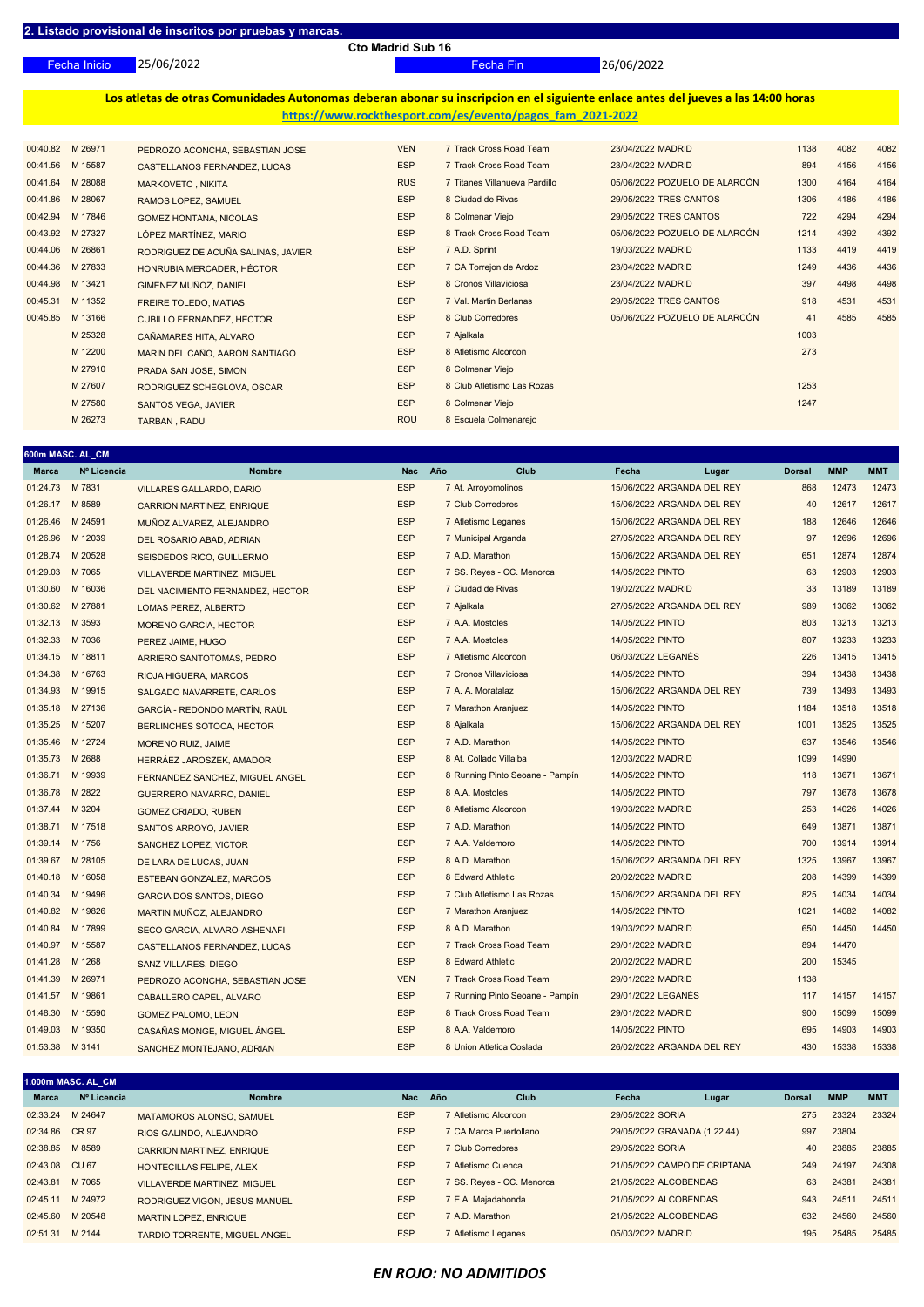25/06/2022

**Cto Madrid Sub 16**

Fecha Inicio Fecha Fin 26/06/2022

**Los atletas de otras Comunidades Autonomas deberan abonar su inscripcion en el siguiente enlace antes del jueves a las 14:00 horas https://www.rockthesport.com/es/evento/pagos\_fam\_2021-2022**

|          | 02:52.93 M 15207 | BERLINCHES SOTOCA, HECTOR         | <b>ESP</b> | 8 Ajalkala                 | 21/05/2022 ALCOBENDAS      | 1001 | 25293 | 25293 |
|----------|------------------|-----------------------------------|------------|----------------------------|----------------------------|------|-------|-------|
| 02:53.23 | M 18187          | OLMO LORIENCE, HUGO               | <b>ESP</b> | 7 Club Atletismo Las Rozas | 21/05/2022 ALCOBENDAS      | 837  | 25323 | 25323 |
| 02:53.26 | M 27340          | <b>GARCIA MORALES, LUCAS</b>      | <b>ESP</b> | 7 CA Torrejon de Ardoz     | 07/05/2022 ARGANDA DEL REY | 1189 | 25326 | 25326 |
| 02:55.54 | M 16763          | RIOJA HIGUERA, MARCOS             | <b>ESP</b> | 7 Cronos Villaviciosa      | 19/03/2022 MADRID          | 394  | 25888 | 25888 |
| 02:55.54 | M 25403          | YAAQOUBI, ANAS                    | <b>MAR</b> | 8 At. Collado Villalba     | 19/03/2022 MADRID          | 1101 | 25762 | 25762 |
| 02:57.67 | M 118            | MARQUEZ BAENA, MARTÍN             | <b>ESP</b> | 8 Colmenar Viejo           | 19/03/2022 MADRID          | 723  | 25808 | 25808 |
| 02:58.33 | M 3597           | DOMINGUEZ SAIZ, ALVARO            | <b>ESP</b> | 7 Edward Athletic          | 19/03/2022 MADRID          | 198  | 25838 | 25838 |
| 02:58.83 | M 5086           | <b>VEGA BARDERAS, JOAQUIN</b>     | <b>ESP</b> | 8 Val. Martin Berlanas     | 13/02/2022 MADRID          | 920  | 25883 | 25883 |
|          | 02:59.95 M 10350 | VARONA SAN PABLO, JOSE            | <b>ESP</b> | 8 Myrmidons                | 21/05/2022 ALCOBENDAS      | 610  | 25995 | 25995 |
| 03:00.15 | M 16603          | PACHECO GARCÍA, ALEX              | <b>ESP</b> | 8 A.A. Valdemoro           | 19/03/2022 MADRID          | 698  | 31639 |       |
| 03:02.41 | M 6893           | MARTINEZ MUÑOZ, JORGE             | <b>ESP</b> | 8 Edward Athletic          | 21/05/2022 ALCOBENDAS      | 199  | 30241 | 30241 |
| 03:03.53 | M 20511          | MARTINEZ MARTINEZ, ROBERTO        | <b>ESP</b> | 7 Running Henares          | 07/05/2022 ARGANDA DEL REY | 1025 | 30353 | 30353 |
| 03:04.04 | M 2084           | LABORDA ALVAREZ, MARCOS           | <b>ESP</b> | 7 Ciudad de los Poetas     | 21/05/2022 ALCOBENDAS      | 6    | 30404 | 30404 |
|          | 03:04.67 M 27040 | PEREZ MARTÍN-MENASALVAS, MATEO    | <b>ESP</b> | 8 A. A. Moratalaz          | 21/05/2022 ALCOBENDAS      | 1153 | 30467 | 30467 |
| 03:05.14 | M 16825          | CORDERO GOMEZ, IKER               | <b>ESP</b> | 8 Club Atletismo Las Rozas | 05/03/2022 MADRID          | 819  | 31311 | 31311 |
| 03:09.46 | M 19496          | <b>GARCIA DOS SANTOS, DIEGO</b>   | <b>ESP</b> | 7 Club Atletismo Las Rozas | 05/03/2022 MADRID          | 825  |       |       |
| 03:09.54 | M 17691          | <b>TEMPLADO ARRANZ, HUGO</b>      | <b>ESP</b> | 8 Club Corredores          | 21/05/2022 ALCOBENDAS      | 54   | 30954 | 30954 |
| 03:10.01 | M 24573          | YUSTE MARTÍN, JAVIER              | <b>ESP</b> | 7 Club Corredores          | 21/05/2022 ALCOBENDAS      | 55   | 31001 | 31001 |
| 03:10.20 | M 8605           | PEREZ GARCIA, LUCAS               | <b>ESP</b> | 8 Running Henares          | 07/05/2022 ARGANDA DEL REY | 1026 | 31020 | 31020 |
| 03:12.43 | M 15158          | <b>GONZALEZ SAN ROMAN, DANIEL</b> | <b>ESP</b> | 8 A.D. Sprint              | 19/03/2022 MADRID          | 587  | 31197 | 32147 |
| 03:13.28 | M 24564          | <b>REDONDO MARBAN, RUBEN</b>      | <b>ESP</b> | 8 Cronos Villaviciosa      | 21/05/2022 ALCOBENDAS      | 392  | 31328 | 31328 |
|          | 03:13.38 M 24917 | PECO PORTILLO, MARCOS             | <b>ESP</b> | 7 E.A. Majadahonda         | 19/03/2022 MADRID          | 981  | 31895 | 31895 |
| 03:14.36 | M 19474          | LUIS PEREZ, SANTIAGO              | <b>ESP</b> | 7 E.A. Majadahonda         | 19/03/2022 MADRID          | 980  | 31941 | 31941 |
|          | 03:15.05 M 24916 | ALCAIDE GOMEZ, MARCOS             | <b>ESP</b> | 8 E.A. Majadahonda         | 19/03/2022 MADRID          | 984  |       |       |
|          | 03:16.02 M 27300 | LOZANO HORSFALL, TEO              | <b>ESP</b> | 8 Cronos Villaviciosa      | 07/05/2022 ARGANDA DEL REY | 407  | 31602 | 31602 |
| 03:17.86 | M 27741          | <b>GARCÍA GUTIERREZ, JORGE</b>    | <b>ESP</b> | 7 At Cervantes Alcala      | 07/05/2022 ARGANDA DEL REY | 1246 | 31786 | 31786 |
|          | 03:19.21 M 24938 | DE LEON GARCIA, MARCOS            | <b>ESP</b> | 8 E.A. Majadahonda         | 19/03/2022 MADRID          | 978  |       |       |
| 03:20.57 | M 19472          | <b>MARTIN RUIZ, JAVIER</b>        | <b>ESP</b> | 8 E.A. Majadahonda         | 19/03/2022 MADRID          | 983  |       |       |
|          | M 28105          | DE LARA DE LUCAS, JUAN            | <b>ESP</b> | 8 A.D. Marathon            |                            | 1325 |       |       |
|          | M 26236          | RODRIGUEZ NAVARRO, HUGO           | <b>ESP</b> | 7 Track Cross Road Team    |                            | 910  |       |       |
|          | M 17518          | SANTOS ARROYO, JAVIER             | <b>ESP</b> | 7 A.D. Marathon            |                            | 649  |       |       |

|                  | .500m Obst. MASC. CM |                                 |            |                           |                       |       |               |            |            |
|------------------|----------------------|---------------------------------|------------|---------------------------|-----------------------|-------|---------------|------------|------------|
| <b>Marca</b>     | Nº Licencia          | <b>Nombre</b>                   | <b>Nac</b> | Club<br>Año               | Fecha                 | Lugar | <b>Dorsal</b> | <b>MMP</b> | <b>MMT</b> |
| 04:33.69         | M 7831               | <b>VILLARES GALLARDO, DARIO</b> | <b>ESP</b> | 7 At. Arroyomolinos       | 04/06/2022 MADRID     |       | 868           | 43369      | 43369      |
| 04:42.67         | <b>SG 74</b>         | <b>JIMENO POSTIGO, MIGUEL</b>   | <b>ESP</b> | 7 Venta Magullo Segovia   | 28/05/2022 VALLADOLID |       | 2965          | 44267      | 44267      |
| 04:57.79 M 52    |                      | <b>MEDINA VELASCO, MILIYON</b>  | <b>ESP</b> | 8 A.D. Sprint             | 04/06/2022 MADRID     |       | 592           | 45779      | 45779      |
| 05:03.28         | M 16804              | <b>JUARROS PEREZ, JORGE</b>     | <b>ESP</b> | 7 A.D. Sprint             | 04/06/2022 MADRID     |       | 588           | 50328      | 50328      |
| 05:10.37         | M 19915              | SALGADO NAVARRETE, CARLOS       | <b>ESP</b> | 7 A. A. Moratalaz         | 04/06/2022 MADRID     |       | 739           | 51037      | 51037      |
| 05:10.41 M 6727  |                      | <b>GARCIA DE ANTONIO, ENZO</b>  | <b>ESP</b> | 7 Suanzes San Blas        | 04/06/2022 MADRID     |       | 1087          | 51041      | 51041      |
| 05:24.48 M 12724 |                      | <b>MORENO RUIZ, JAIME</b>       | <b>ESP</b> | 7 A.D. Marathon           | 04/06/2022 MADRID     |       | 637           | 52448      | 52448      |
| 05:26.42 M 27164 |                      | <b>VALENTIN MORON, IVAN</b>     | <b>ESP</b> | 8 A. A. Moratalaz         | 04/06/2022 MADRID     |       | 1169          | 52642      | 52642      |
| 06:01.66         | M 10135              | <b>FLORIN HERNICA, AITOR</b>    | <b>ESP</b> | 8 Colmenar Viejo          | 04/06/2022 MADRID     |       | 704           | 60166      | 60166      |
| 06:04.99         | M 16488              | <b>GOMEZ ALVAREZ, IKER</b>      | <b>ESP</b> | 8 Union Atletica Coslada  | 23/04/2022 MADRID     |       | 436           | 60499      | 60499      |
| 06:28.28         | M 12957              | PARIENTE CARCEDO, DANIEL        | <b>ESP</b> | 7 SS. Reyes - CC. Menorca | 04/06/2022 MADRID     |       | 84            | 62828      | 62828      |
|                  | M 10791              | MARTÍNEZ SALAS, SAMUEL          | <b>ESP</b> | 7 Ajalkala                |                       |       | 1005          | 53242      |            |
|                  | M 118                | MARQUEZ BAENA, MARTÍN           | <b>ESP</b> | 8 Colmenar Viejo          | 19/03/2022 MADRID     |       | 723           |            |            |
|                  | M 2798               | SANZ RUIZ, ALEJANDRO            | <b>ESP</b> | 8 A.A. Mostoles           |                       |       | 811           |            |            |

| 3.000m MASC. AL CM |             |                                    |            |                        |                          |       |               |            |            |
|--------------------|-------------|------------------------------------|------------|------------------------|--------------------------|-------|---------------|------------|------------|
| <b>Marca</b>       | Nº Licencia | <b>Nombre</b>                      | <b>Nac</b> | Año<br><b>Club</b>     | Fecha                    | Lugar | <b>Dorsal</b> | <b>MMP</b> | <b>MMT</b> |
| 09:45.27           | M 3473      | <b>IBAÑEZ JARAMILLO, ALEJANDRO</b> | <b>ESP</b> | 7 A. A. Moratalaz      | 29/01/2022 MADRID        |       | 736           | 93451      |            |
| 09:47.71           | SO 3408     | <b>FLORES LORENZO, BELTRAN</b>     | <b>ESP</b> | 8 Atletismo Soria      | 12/06/2022 San Sebastián |       | 4516          | 94771      | 94771      |
| 09:53.92 M 20548   |             | <b>MARTIN LOPEZ, ENRIQUE</b>       | <b>ESP</b> | 7 A.D. Marathon        | 14/05/2022 PINTO         |       | 632           | 95392      | 95392      |
| 10:09.09 M 2966    |             | DE ARRIBA CASTILLA, MIGUEL         | <b>ESP</b> | 8 A.D. Sprint          | 19/03/2022 MADRID        |       | 581           | 103898     | 103898     |
| 10:17.75 M 19913   |             | CASTILLO FERNANDEZ, RODRIGO        | <b>ESP</b> | 7 MOTION               | 19/03/2022 MADRID        |       | 914           |            |            |
| 10:25.98 M 22843   |             | <b>COLLANTES LOA, DANIEL</b>       | <b>ESP</b> | 7 A.A. Mostoles        | 19/03/2022 MADRID        |       | 790           | 105996     | 105996     |
| 10:27.15 M 6851    |             | <b>GIL GONZALEZ, SERGIO</b>        | <b>ESP</b> | 7 Atletismo Alcorcon   | 06/03/2022 MADRID        |       | 250           | 104022     |            |
| 10:34.52 M 10350   |             | VARONA SAN PABLO, JOSE             | <b>ESP</b> | 8 Myrmidons            | 19/03/2022 MADRID        |       | 610           |            |            |
| 11:15.44 M 24036   |             | <b>GALLEGO FERNANDEZ, MARCOS</b>   | <b>ESP</b> | 7 Ardillas-Escorial    | 14/05/2022 PINTO         |       | 461           | 111544     | 111544     |
|                    | M 27340     | <b>GARCIA MORALES, LUCAS</b>       | <b>ESP</b> | 7 CA Torrejon de Ardoz |                          |       | 1189          |            |            |
|                    |             |                                    |            |                        |                          |       |               |            |            |

| 100m vallas (0,91) MASC. AL CM |             |                           |            |     |                     |                  |       |               |            |            |  |  |
|--------------------------------|-------------|---------------------------|------------|-----|---------------------|------------------|-------|---------------|------------|------------|--|--|
| <b>Marca</b>                   | Nº Licencia | <b>Nombre</b>             | <b>Nac</b> | Año | <b>Club</b>         | Fecha            | Lugar | <b>Dorsal</b> | <b>MMP</b> | <b>MMT</b> |  |  |
| 14.06                          | M 5678      | MANFREDOTTI GARCIA, MATEO | <b>ESP</b> |     | 7 At. Arrovomolinos | 29/05/2022 SORIA |       | 865           | 1406       | 1406       |  |  |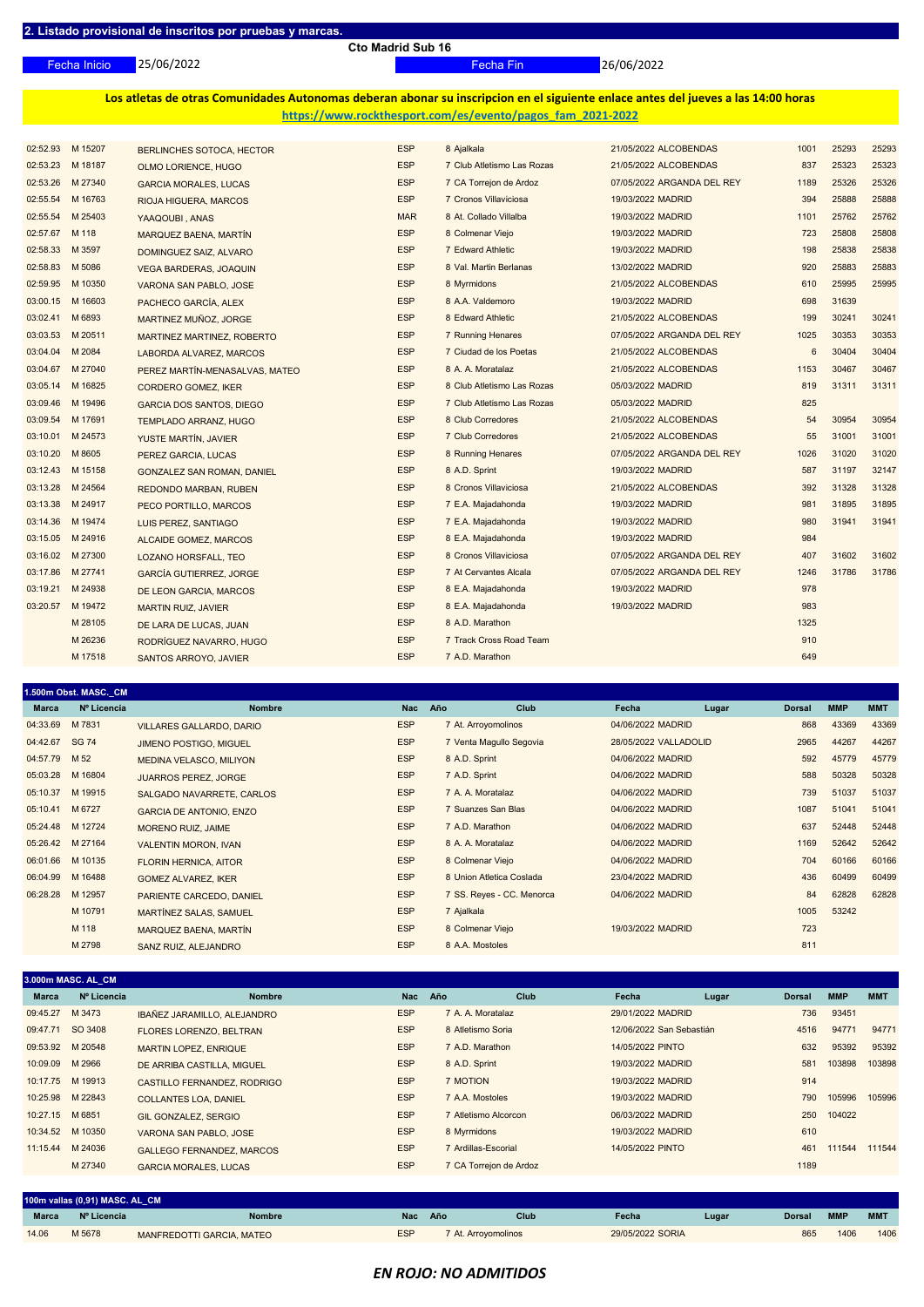25/06/2022 Fecha Inicio Fecha Fin 26/06/2022

**Los atletas de otras Comunidades Autonomas deberan abonar su inscripcion en el siguiente enlace antes del jueves a las 14:00 horas https://www.rockthesport.com/es/evento/pagos\_fam\_2021-2022**

| 14.25 | M 15796 | FERNÁNDEZ PASTOR, MARCOS       | <b>ESP</b> | 7 Municipal Arganda  | 29/05/2022 SORIA           | 99   | 1425 | 1425 |
|-------|---------|--------------------------------|------------|----------------------|----------------------------|------|------|------|
| 14.80 | M 8096  | CALLEJA CARRERA, JORGE         | <b>ESP</b> | 8 Municipal Arganda  | 28/05/2022 ARGANDA DEL REY | 93   | 1480 | 1480 |
| 15.08 | M 127   | <b>ESPESO CANTOLLA, DIEGO</b>  | <b>ESP</b> | 8 A.D. Sprint        | 28/05/2022 ARGANDA DEL REY | 582  | 1508 | 1508 |
| 15.73 | M 6188  | <b>OLIVA DIAZ, JESUS</b>       | <b>ESP</b> | 7 Suanzes San Blas   | 15/06/2022 ARGANDA DEL REY | 1092 | 1573 | 1573 |
| 15.99 | M 11930 | AVILA VERDU, SERGIO            | <b>ESP</b> | Suanzes San Blas     | 22/05/2022 TRES CANTOS     | 1085 | 1599 | 1599 |
| 17.20 | M 12562 | PALMERO CARBONERO, HUGO        | <b>ESP</b> | 8 Atletismo Alcorcon | 11/06/2022 ARGANDA DEL REY | 283  | 1720 | 1720 |
| 18.08 | M 15490 | <b>GIL MIRANDA, IKER</b>       | <b>ESP</b> | 8 ED Santander       | 07/05/2022 ARGANDA DEL REY | 21   | 1808 | 1808 |
| 18.61 | M 1756  | SANCHEZ LOPEZ, VICTOR          | <b>ESP</b> | 7 A.A. Valdemoro     | 07/05/2022 ARGANDA DEL REY | 700  | 1861 | 1861 |
|       | M 1425  | <b>FIGUEREO GARCIA, MANUEL</b> | <b>ESP</b> | 8 Atletismo Leganes  |                            | 181  |      |      |
|       | M 12048 | <b>JIMENEZ MARTIN, HUGO</b>    | <b>ESP</b> | 8 A.A. Valdemoro     |                            | 697  |      |      |
|       |         |                                |            |                      |                            |      |      |      |

| 300m vallas (0,84) MASC. AL_CM |             |                                      |            |                            |             |                        |       |               |            |            |
|--------------------------------|-------------|--------------------------------------|------------|----------------------------|-------------|------------------------|-------|---------------|------------|------------|
| <b>Marca</b>                   | Nº Licencia | <b>Nombre</b>                        | <b>Nac</b> | Año                        | <b>Club</b> | Fecha                  | Lugar | <b>Dorsal</b> | <b>MMP</b> | <b>MMT</b> |
| 00:40.90 M 4599                |             | ROJO CASTAÑO, PABLO                  | <b>ESP</b> | 7 A.D. Marathon            |             | 17/06/2022 MADRID      |       | 648           | 4090       | 4090       |
| 00:42.03 M 24592               |             | DE LA MORENA SNEL, MARCO             | <b>ESP</b> | 8 Colmenar Viejo           |             | 15/05/2022 LEGANÉS     |       | 718           | 4203       | 4203       |
| 00:42.95 M 7604                |             | <b>FLORES MARTINEZ, SAMUEL</b>       | <b>ESP</b> | 7 A.D. Sprint              |             | 29/05/2022 TRES CANTOS |       | 584           | 4295       | 4295       |
| 00:43.07 M 127                 |             | <b>ESPESO CANTOLLA, DIEGO</b>        | <b>ESP</b> | 8 A.D. Sprint              |             | 15/05/2022 LEGANÉS     |       | 582           | 4307       | 4307       |
| 00:43.72 M 52                  |             | <b>MEDINA VELASCO, MILIYON</b>       | <b>ESP</b> | 8 A.D. Sprint              |             | 15/05/2022 LEGANÉS     |       | 592           | 4372       | 4372       |
| 00:46.25 M 4068                |             | PAZ FERRANDO, CHRISTIAN              | <b>ESP</b> | 8 Atletismo Alcorcon       |             | 15/05/2022 LEGANÉS     |       | 284           | 4625       | 4625       |
| 00:47.10 M 4709                |             | <b>HERNANDEZ MORENO, LUIS MIGUEL</b> | <b>ESP</b> | 8 Atletismo Moralzarzal    |             | 29/05/2022 TRES CANTOS |       | 872           | 4710       | 4710       |
| 00:49.63                       | M 16825     | <b>CORDERO GOMEZ, IKER</b>           | <b>ESP</b> | 8 Club Atletismo Las Rozas |             | 29/05/2022 TRES CANTOS |       | 819           | 4963       | 4963       |
| 00:51.02 M 10135               |             | <b>FLORIN HERNICA, AITOR</b>         | <b>ESP</b> | 8 Colmenar Viejo           |             | 29/05/2022 TRES CANTOS |       | 704           | 5102       | 5102       |
| 00:55.97                       | M 12944     | MARTÍN LÓPEZ, ALBERTO                | <b>ESP</b> | 8 ED Santander             |             | 29/05/2022 TRES CANTOS |       | 26            | 5597       | 5597       |
|                                | M 17846     | <b>GOMEZ HONTANA, NICOLAS</b>        | <b>ESP</b> | 8 Colmenar Viejo           |             |                        |       | 722           |            |            |
|                                | M 12546     | SERRANO GONZALEZ, ADRIAN             | <b>ESP</b> | 8 Atletismo Alcorcon       |             |                        |       | 298           |            |            |

| <b>Altura MASC. AL CM</b> |               |                                  |            |                           |                            |       |               |            |            |
|---------------------------|---------------|----------------------------------|------------|---------------------------|----------------------------|-------|---------------|------------|------------|
| <b>Marca</b>              | Nº Licencia   | <b>Nombre</b>                    | <b>Nac</b> | Club<br>Año               | Fecha                      | Lugar | <b>Dorsal</b> | <b>MMP</b> | <b>MMT</b> |
| 1,89                      | <b>GU 235</b> | SOTOMAYOR GÓMEZ, JAXIER          | <b>ESP</b> | 7 C.D.MELIZ SPORT         | 18/06/2022 Albacete        |       | 1187          | 189        | 189        |
| 1,88                      | M 9040        | <b>DIAZ MONTILLA, IKER</b>       | <b>ESP</b> | 7 Colmenar Viejo          | 23/04/2022 TRES CANTOS     |       | 720           | 188        | 188        |
| 1,69                      | M 5834        | RONCERO BELLIDO, DANIEL          | <b>ESP</b> | 7 Track Cross Road Team   | 19/03/2022 MADRID          |       | 911           | 161        | 161        |
| 1,66                      | M 8096        | CALLEJA CARRERA, JORGE           | <b>ESP</b> | 8 Municipal Arganda       | 06/05/2022 ARGANDA DEL REY |       | 93            | 166        | 166        |
| 1,55                      | M 8699        | <b>GOMEZ GARLASCHI, MARIO</b>    | <b>ESP</b> | 8 Atletismo Moralzarzal   | 10/06/2022 ARGANDA DEL REY |       | 870           | 155        | 155        |
| 1,47                      | M 19353       | <b>CILLEROS MARTIN, IGNACIO</b>  | <b>ESP</b> | 8 Rivas 2.06              | 05/03/2022 MADRID          |       | 370           | 135        | 135        |
| 1,46                      | M 17691       | <b>TEMPLADO ARRANZ, HUGO</b>     | <b>ESP</b> | 8 Club Corredores         | 19/03/2022 MADRID          |       | 54            | 140        | 140        |
| 1,46                      | M 16654       | <b>BALLESTEROS PARLA, HECTOR</b> | <b>ESP</b> | 8 Track Cross Road Team   | 19/03/2022 MADRID          |       | 892           | 136        |            |
| 1,45                      | M 13421       | GIMENEZ MUÑOZ, DANIEL            | <b>ESP</b> | 8 Cronos Villaviciosa     | 23/01/2022 MADRID          |       | 397           | 140        |            |
| 1,39                      | M 15490       | <b>GIL MIRANDA, IKER</b>         | <b>ESP</b> | 8 ED Santander            | 06/05/2022 ARGANDA DEL REY |       | 21            | 139        | 139        |
|                           | M 12955       | <b>RUANO PEREZ, SERGIO</b>       | <b>ESP</b> | 7 SS. Reyes - CC. Menorca |                            |       | 86            | 130        |            |

|              | <b>Longitud MASC. AL CM</b>     |                                    |            |     |                                 |                       |                               |                  |            |            |  |  |  |
|--------------|---------------------------------|------------------------------------|------------|-----|---------------------------------|-----------------------|-------------------------------|------------------|------------|------------|--|--|--|
| <b>Marca</b> | Nº Licencia                     | <b>Nombre</b>                      | <b>Nac</b> | Año | Club                            | Fecha                 | Lugar                         | <b>Dorsal</b>    | <b>MMP</b> | <b>MMT</b> |  |  |  |
| 6,13         | M 6709                          | <b>FANUCCHI MARTIN, ERIC</b>       | <b>ESP</b> |     | 7 A.D. Sprint                   | 04/06/2022 MADRID     |                               | 583              | 613        | 613        |  |  |  |
| 6,05         | M 7919                          | GUERRA CHAVES, NICOLAS STANISLAS   | <b>ESP</b> |     | 8 Atletismo Moralzarzal         | 14/05/2022 PINTO      |                               | 871              | 605        | 605        |  |  |  |
| 6,02         | M 18789                         | ORTEGA PÉREZ, SIMÓN                | <b>ESP</b> |     | 8 Club Corredores               | 06/03/2022 ALCOBENDAS |                               | 50               | 602        | 602        |  |  |  |
| 5,70         | M 1510                          | <b>GARZON RUEDA, DANIEL</b>        | <b>ESP</b> |     | 7 A.D. Sprint                   | 20/03/2022 MADRID     |                               | 585              | 566        | 566        |  |  |  |
| 5,65         | M 5889                          | DELGADO LOPEZ, MARCOS              | <b>ESP</b> |     | 7 Union Atletica Coslada        | 20/02/2022 MADRID     |                               | 438              | 546        | 546        |  |  |  |
| 5,62         | M 25640                         | ORTIZ MAESTRE, ALBERTO             | <b>ESP</b> |     | 7 Atletismo Alcorcon            | 20/02/2022 MADRID     |                               | 281              | 549        | 549        |  |  |  |
| 5,37         | M 8699                          | <b>GOMEZ GARLASCHI, MARIO</b>      | <b>ESP</b> |     | 8 Atletismo Moralzarzal         | 29/01/2022 MADRID     |                               | 870              | 517        | 517        |  |  |  |
| 5,33         | M 5888                          | LOPEZ BRIS, SERGIO                 | <b>ESP</b> |     | 7 Union Atletica Coslada        | 14/05/2022 MADRID     |                               | 440              | 533        | 533        |  |  |  |
| 5,30         | M 1702                          | <b>MARTIN GARCIA, ALEJANDRO</b>    | <b>ESP</b> |     | 7 SS. Reyes - CC. Menorca       | 06/03/2022 ALCOBENDAS |                               | 82               | 530        | 530        |  |  |  |
| 5,26         | M 1701                          | MUIÑA SALAZAR, JESUS               | <b>ESP</b> |     | 8 Municipal Arganda             | 20/03/2022 MADRID     |                               | 101              | 499        | 499        |  |  |  |
| 5,21         | M 21342                         | RODRIGUEZ SANCHEZ, ALEJANDRO       | <b>ESP</b> |     | 8 Running Pinto Seoane - Pampín | 14/05/2022 PINTO      |                               | 119              | 521        | 521        |  |  |  |
| 5,20         | M 12048                         | <b>JIMENEZ MARTIN, HUGO</b>        | <b>ESP</b> |     | 8 A.A. Valdemoro                | 14/05/2022 PINTO      |                               | 697              | 520        | 520        |  |  |  |
| 5,12         | M 9429                          | SOFIO TORO, PABLO                  | <b>ESP</b> |     | 8 Atletico Aranjuez             | 20/03/2022 MADRID     |                               | 926              | 512        | 512        |  |  |  |
| 5,06         | M 14825                         | MILLAN FERNANDEZ, MARCELO          | <b>ESP</b> |     | 8 Cronos Villaviciosa           | 06/03/2022 ALCOBENDAS |                               | 409              | 506        | 506        |  |  |  |
| 5,02         | M 12562                         | PALMERO CARBONERO, HUGO            | <b>ESP</b> |     | 8 Atletismo Alcorcon            |                       | 09/04/2022 POZUELO DE ALARCÓN | 283              | 502        | 502        |  |  |  |
| 4,87         | M 1936                          | <b>NEBREDA BOTO, YAGO</b>          | ESP        |     | 8 Atletismo Alcorcon            | 09/01/2022 MADRID     |                               | 277              | 494        |            |  |  |  |
| 4,58         | M 10456                         | <b>SANCHEZ FRAILE, FELIPE</b>      | ESP        |     | 8 Atletismo Leganes             | 14/05/2022 PINTO      |                               | 193 <sub>1</sub> | 458        | 458        |  |  |  |
| 4,26         | M 15590                         | <b>GOMEZ PALOMO, LEON</b>          | ESP        |     | 8 Track Cross Road Team         | 05/03/2022 MADRID     |                               | 900 <sub>1</sub> | 426        | 426        |  |  |  |
| 4,06         | M 17148                         | <b>SANTOS DE SANTOS, MARCOS</b>    | <b>ESP</b> |     | 8 Polideportivo Getafe          | 07/06/2022 GETAFE     |                               | 670              | 406        | 406        |  |  |  |
|              | M 24229                         | <b>MARTINEZ MARTIN, MATEO JOSE</b> | <b>ESP</b> |     | <b>7 Suanzes San Blas</b>       |                       |                               | 1089             |            |            |  |  |  |
|              |                                 |                                    |            |     |                                 |                       |                               |                  |            |            |  |  |  |
|              | <b>Triple Salto MASC. AL_CM</b> |                                    |            |     |                                 |                       |                               |                  |            |            |  |  |  |

## *EN ROJO: NO ADMITIDOS*

**Marca Nº Licencia Nombre Nac Año Club Fecha Lugar Dorsal MMP MMT**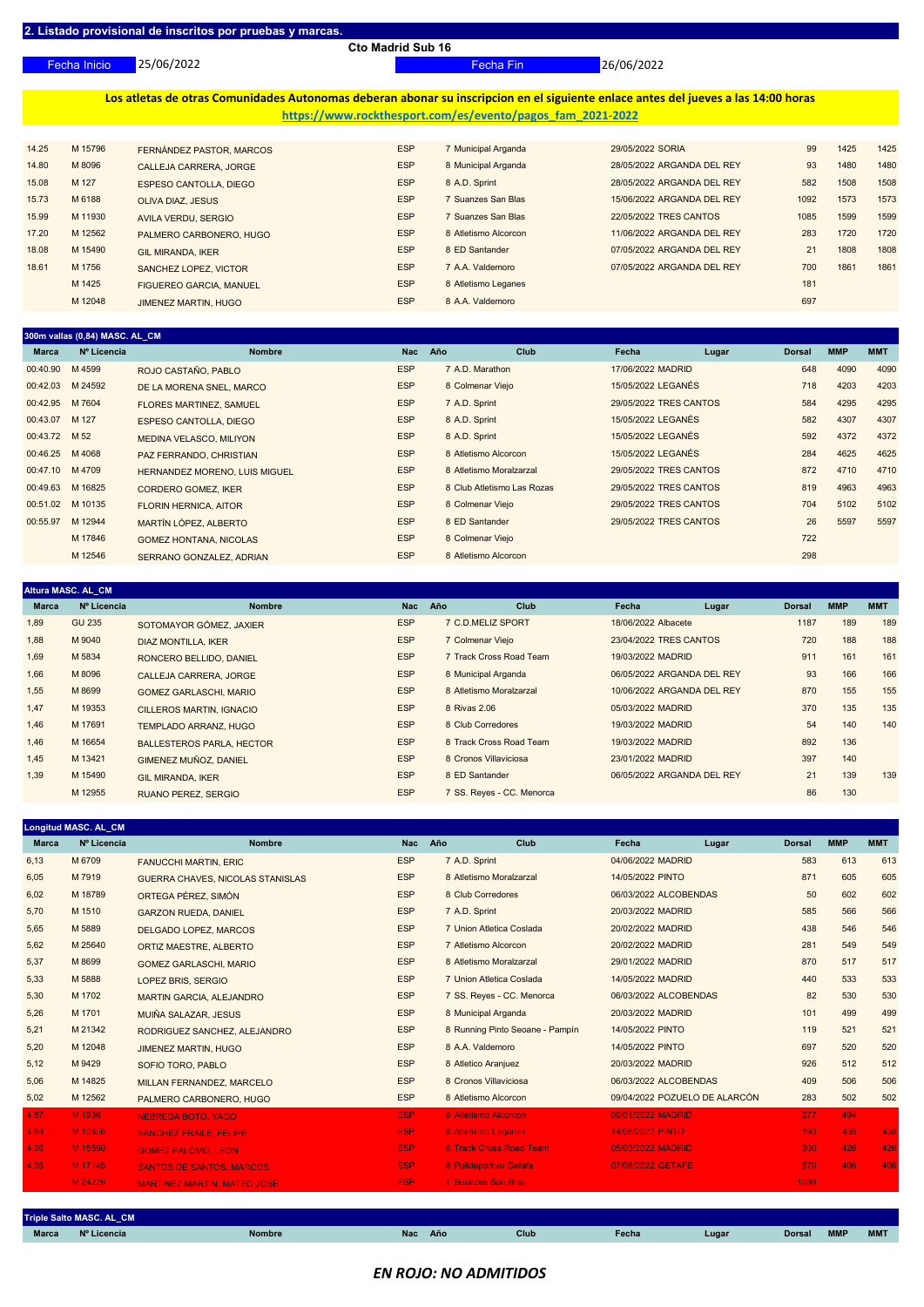25/06/2022 Fecha Inicio Fecha Fin 26/06/2022

**Los atletas de otras Comunidades Autonomas deberan abonar su inscripcion en el siguiente enlace antes del jueves a las 14:00 horas https://www.rockthesport.com/es/evento/pagos\_fam\_2021-2022**

| 13,01 | M 5889  | <b>DELGADO LOPEZ. MARCOS</b>     | <b>ESP</b> | 'Union Atletica Coslada | 19/03/2022 MADRID          | 438 | 1266 | 1266 |
|-------|---------|----------------------------------|------------|-------------------------|----------------------------|-----|------|------|
| 12,66 | M 7919  | GUERRA CHAVES, NICOLAS STANISLAS | <b>ESP</b> | 8 Atletismo Moralzarzal | 27/05/2022 ARGANDA DEL REY | 871 | 1266 | 1266 |
| 12,12 | M 3593  | <b>MORENO GARCIA, HECTOR</b>     | <b>ESP</b> | <b>7 A.A. Mostoles</b>  | 19/03/2022 MADRID          | 803 | 1208 | 1208 |
| 11,74 | M 18789 | ORTEGA PÉREZ, SIMÓN              | <b>ESP</b> | 8 Club Corredores       | 23/04/2022 MADRID          | 50  | 1174 | 1174 |
| 11,46 | M 25640 | ORTIZ MAESTRE, ALBERTO           | <b>ESP</b> | Atletismo Alcorcon      | 23/04/2022 MADRID          | 281 | 1146 | 1146 |
| 10,81 | M 14825 | MILLAN FERNANDEZ, MARCELO        | <b>ESP</b> | 8 Cronos Villaviciosa   | 19/03/2022 MADRID          | 409 | 1065 | 1065 |
| 9,45  | M 17148 | SANTOS DE SANTOS, MARCOS         | <b>ESP</b> | 8 Polideportivo Getafe  | 23/04/2022 MADRID          | 670 | 945  | 945  |
| 9,38  | M 19261 | ÁLVAREZ DEL ARCO, GUILLERMO      | <b>ESP</b> | Runnymede College       | 23/04/2022 MADRID          | 18  | 938  | 938  |
| 9,23  | M 16804 | <b>JUARROS PEREZ. JORGE</b>      | <b>ESP</b> | 7 A.D. Sprint           | 19/03/2022 MADRID          | 588 |      |      |
|       | M 16654 | <b>BALLESTEROS PARLA, HECTOR</b> | <b>ESP</b> | 8 Track Cross Road Team |                            | 892 |      |      |

| Jabalina (600g) MASC. CM |             |                                      |            |                           |                            |       |               |            |            |  |
|--------------------------|-------------|--------------------------------------|------------|---------------------------|----------------------------|-------|---------------|------------|------------|--|
| <b>Marca</b>             | Nº Licencia | <b>Nombre</b>                        | <b>Nac</b> | <b>Club</b><br>Año        | Fecha                      | Lugar | <b>Dorsal</b> | <b>MMP</b> | <b>MMT</b> |  |
| 46,57                    | M 7327      | RODRIGUEZ SANZ, MARCO                | <b>ESP</b> | 7 A.D. Marathon           | 14/05/2022 COSLADA         |       | 647           | 4657       | 4657       |  |
| 36,48                    | M 4709      | <b>HERNANDEZ MORENO, LUIS MIGUEL</b> | <b>ESP</b> | 8 Atletismo Moralzarzal   | 11/06/2022 ARGANDA DEL REY |       | 872           | 3648       | 3648       |  |
| 34,10                    | M 8754      | <b>GONZALEZ GARCIA, JOSE AGUSTIN</b> | <b>ESP</b> | 8 Union Atletica Coslada  | 27/02/2022 LEGANÉS         |       | 437           | 3410       | 3410       |  |
| 33,58                    | M 4245      | COSTALAGO MARTIN, DARIO              | <b>ESP</b> | 8 A.D. Sprint             | 07/05/2022 ARGANDA DEL REY |       | 579           | 3358       | 3358       |  |
| 27,87                    | M 8605      | PEREZ GARCIA, LUCAS                  | <b>ESP</b> | 8 Running Henares         | 14/05/2022 COSLADA         |       | 1026          | 2787       | 2787       |  |
| 26,70                    | M 18727     | CANOSA DE AGUINAGA, GONZALO          | <b>ESP</b> | 7 A. A. Moratalaz         | 15/05/2022 LEGANÉS         |       | 730           | 2940       | 2670       |  |
| 26,03                    | M 25755     | RIOJA GOMEZ, PABLO                   | <b>ESP</b> | 8 Union Atletica Coslada  | 14/05/2022 COSLADA         |       | 439           | 2603       | 2603       |  |
| 24,33                    | M 27250     | CABEZAS GARROBO, HECTOR              | <b>ESP</b> | 7 E.A. Majadahonda        | 15/05/2022 LEGANÉS         |       | 1192          | 2433       | 2433       |  |
| 17,33                    | M 12944     | MARTÍN LÓPEZ, ALBERTO                | <b>ESP</b> | 8 ED Santander            | 10/06/2022 ARGANDA DEL REY |       | 26            | 1733       | 1733       |  |
|                          | M 19552     | ALVAREZ ARAQUE, PABLO                | <b>ESP</b> | 7 Atletismo Alcorcon      |                            |       | 222           |            |            |  |
|                          | M 26747     | <b>BONACHO DE MIGUEL, DARIO</b>      | <b>ESP</b> | 8 Ajalkala                |                            |       | 1002          |            |            |  |
|                          | M 11466     | <b>MARTIN JIMENEZ, JAIME</b>         | <b>ESP</b> | 7 Grupo Oasis Tres Cantos |                            |       | 314           |            |            |  |

| Peso (4kg) MASC. AL CM |             |                                 |            |                          |  |                        |       |               |            |            |
|------------------------|-------------|---------------------------------|------------|--------------------------|--|------------------------|-------|---------------|------------|------------|
| <b>Marca</b>           | Nº Licencia | <b>Nombre</b>                   | <b>Nac</b> | <b>Club</b><br>Año       |  | Fecha                  | Lugar | <b>Dorsal</b> | <b>MMP</b> | <b>MMT</b> |
| 12,92                  | M 10580     | <b>SALCEDO MARTIN, MARCOS</b>   | <b>ESP</b> | Aialkala                 |  | 29/05/2022 SORIA       |       | 1008          | 1292       | 1292       |
| 11,50                  | M 4068      | PAZ FERRANDO, CHRISTIAN         | <b>ESP</b> | 8 Atletismo Alcorcon     |  | 06/03/2022 MADRID      |       | 284           | 1127       | 1127       |
| 9,38                   | M 1425      | <b>FIGUEREO GARCIA, MANUEL</b>  | <b>ESP</b> | 8 Atletismo Leganes      |  | 20/03/2022 MADRID      |       | 181           | 890        | 890        |
| 9,08                   | M 8754      | GONZALEZ GARCIA, JOSE AGUSTIN   | <b>ESP</b> | 8 Union Atletica Coslada |  | 29/05/2022 TRES CANTOS |       | 437           | 908        | 908        |
| 6,86                   | M 19350     | CASAÑAS MONGE, MIGUEL ÁNGEL     | <b>ESP</b> | 8 A.A. Valdemoro         |  | 06/03/2022 MADRID      |       | 695           |            |            |
| 5,04                   | M 26747     | <b>BONACHO DE MIGUEL, DARIO</b> | <b>ESP</b> | 8 Ajalkala               |  | 20/03/2022 MADRID      |       | 1002          |            |            |

|              | Disco (1kg) MASC. CM |                                      |            |                          |                        |                              |               |            |            |
|--------------|----------------------|--------------------------------------|------------|--------------------------|------------------------|------------------------------|---------------|------------|------------|
| <b>Marca</b> | Nº Licencia          | <b>Nombre</b>                        | <b>Nac</b> | <b>Club</b><br>Año       | Fecha                  | Lugar                        | <b>Dorsal</b> | <b>MMP</b> | <b>MMT</b> |
| 44,59        | M 6188               | OLIVA DIAZ. JESUS                    | <b>ESP</b> | <b>Suanzes San Blas</b>  |                        | 27/03/2022 PRAT DE LLOBREGAT | 1092          | 4459       | 4459       |
| 44,43        | M 10580              | <b>SALCEDO MARTIN, MARCOS</b>        | <b>ESP</b> | <sup>7</sup> Ajalkala    | 03/04/2022 CASTELLÓN   |                              | 1008          | 4443       | 4443       |
| 44,10        | M 5678               | MANFREDOTTI GARCIA, MATEO            | <b>ESP</b> | 7 At. Arroyomolinos      |                        | 15/06/2022 ARGANDA DEL REY   | 865           | 4410       | 4410       |
| 43,37        | M 15796              | FERNÁNDEZ PASTOR, MARCOS             | <b>ESP</b> | 7 Municipal Arganda      |                        | 15/06/2022 ARGANDA DEL REY   | 99            | 4337       | 4337       |
| 37,36        | M 6727               | <b>GARCIA DE ANTONIO. ENZO</b>       | <b>ESP</b> | Suanzes San Blas         |                        | 12/02/2022 ARGANDA DEL REY   | 1087          | 3736       | 3736       |
| 30,24        | M 2144               | <b>TARDIO TORRENTE, MIGUEL ANGEL</b> | <b>ESP</b> | 7 Atletismo Leganes      | 10/04/2022 LEGANÉS     |                              | 195           | 3024       | 3024       |
| 29,83        | M 1701               | MUIÑA SALAZAR, JESUS                 | <b>ESP</b> | 8 Municipal Arganda      |                        | 10/06/2022 ARGANDA DEL REY   | 101           | 2983       | 2983       |
| 19,84        | M 11066              | <b>PUJAZON ROMAN, HECTOR</b>         | <b>ESP</b> | 7 A.D. Sprint            | 29/05/2022 TRES CANTOS |                              | 594           | 1984       | 1984       |
|              | M 25755              | RIOJA GOMEZ, PABLO                   | <b>ESP</b> | 8 Union Atletica Coslada |                        |                              | 439           |            |            |
|              |                      |                                      |            |                          |                        |                              |               |            |            |

|              | Martillo (4kg) MASC. CM |                                   |            |             |             |       |       |        |            |            |
|--------------|-------------------------|-----------------------------------|------------|-------------|-------------|-------|-------|--------|------------|------------|
| <b>Marca</b> | Nº Licencia             | <b>Nombre</b>                     | <b>Nac</b> | Año         | <b>Club</b> | Fecha | Lugar | Dorsal | <b>MMI</b> | <b>MMT</b> |
|              | M 27674                 | MARTINEZ DE PISON GONZALEZ. MARCO | <b>ESP</b> | A.D. Sprint |             |       |       | 1240   |            |            |

|              | 100m FEM. AL CF |                                    |            |                         |                            |               |            |            |  |  |  |  |  |  |
|--------------|-----------------|------------------------------------|------------|-------------------------|----------------------------|---------------|------------|------------|--|--|--|--|--|--|
| <b>Marca</b> | Nº Licencia     | <b>Nombre</b>                      | <b>Nac</b> | Club<br>Año             | Fecha<br>Lugar             | <b>Dorsal</b> | <b>MMP</b> | <b>MMT</b> |  |  |  |  |  |  |
| 12.64        | M 17723         | <b>BASILIO DOMINGUEZ, FERNANDA</b> | <b>ESP</b> | 8 At Pozuelo            | 10/06/2022 ARGANDA DEL REY | 488           | 1264       | 1264       |  |  |  |  |  |  |
| 12.66        | M 17042         | RETANA TASCON, MARIA CARLA         | <b>ESP</b> | 8 Cronos Villaviciosa   | 21/05/2022 ALCOBENDAS      | 401           | 1266       | 1266       |  |  |  |  |  |  |
| 12.68        | M 3194          | PELAEZ NUÑEZ, CLAUDIA              | <b>ESP</b> | 8 A.D. Marathon         | 05/06/2022 MADRID          | 643           | 1268       | 1268       |  |  |  |  |  |  |
| 12.81        | M 9778          | ROJO MILLAN, CARMEN                | <b>ESP</b> | 7 Atletismo Moralzarzal | 17/06/2022 MADRID          | 887           | 1281       | 1281       |  |  |  |  |  |  |
| 12.88        | M 27140         | RUIZ GARCÍA - BLANCO, SARA         | <b>ESP</b> | 8 Marathon Aranjuez     | 14/05/2022 MADRID          | 1183          | 1288       | 1288       |  |  |  |  |  |  |
| 13.04        | M 13182         | MORENO NDONG, NAZARETH BERNARDA    | <b>ESP</b> | 8 C.D.MELIZ SPORT       | 12/06/2022 GUADALAJARA     | 1166          | 1304       | 1304       |  |  |  |  |  |  |
| 13.07        | M 974           | <b>MORAGON MARIN, VICTORIA</b>     | <b>ESP</b> | 8 A.D. Sprint           | 05/06/2022 MADRID          | 559           | 1307       | 1307       |  |  |  |  |  |  |
| 13.09        | M 13752         | GUIJARRO VILADECANS, MARTINA       | <b>ESP</b> | 7 A.D. Sprint           | 27/05/2022 ARGANDA DEL REY | 547           | 1309       | 1309       |  |  |  |  |  |  |
| 13.12        | M 9154          | MARTINEZ SALCEDO, ZOE              | <b>ESP</b> | 8 Suanzes San Blas      | 10/06/2022 ARGANDA DEL REY | 1068          | 1312       | 1312       |  |  |  |  |  |  |
| 13.13        | M 3652          | FERNANDEZ DE CUEVAS MORGAN, LAURA  | <b>ESP</b> | 7 Edward Athletic       | 27/05/2022 ARGANDA DEL REY | 212           | 1313       | 1313       |  |  |  |  |  |  |
| 13.22        | M 5820          | GONZALEZ DAUN, HANNAH AIDEEN       | <b>ESP</b> | 8 A.D. Sprint           | 10/06/2022 ARGANDA DEL REY | 545           | 1322       | 1322       |  |  |  |  |  |  |
| 13.26        | M 14178         | <b>GARCIA WNEK, MARIA</b>          | <b>ESP</b> | 8 Ajalkala              | 14/05/2022 COSLADA         | 993           | 1326       | 1326       |  |  |  |  |  |  |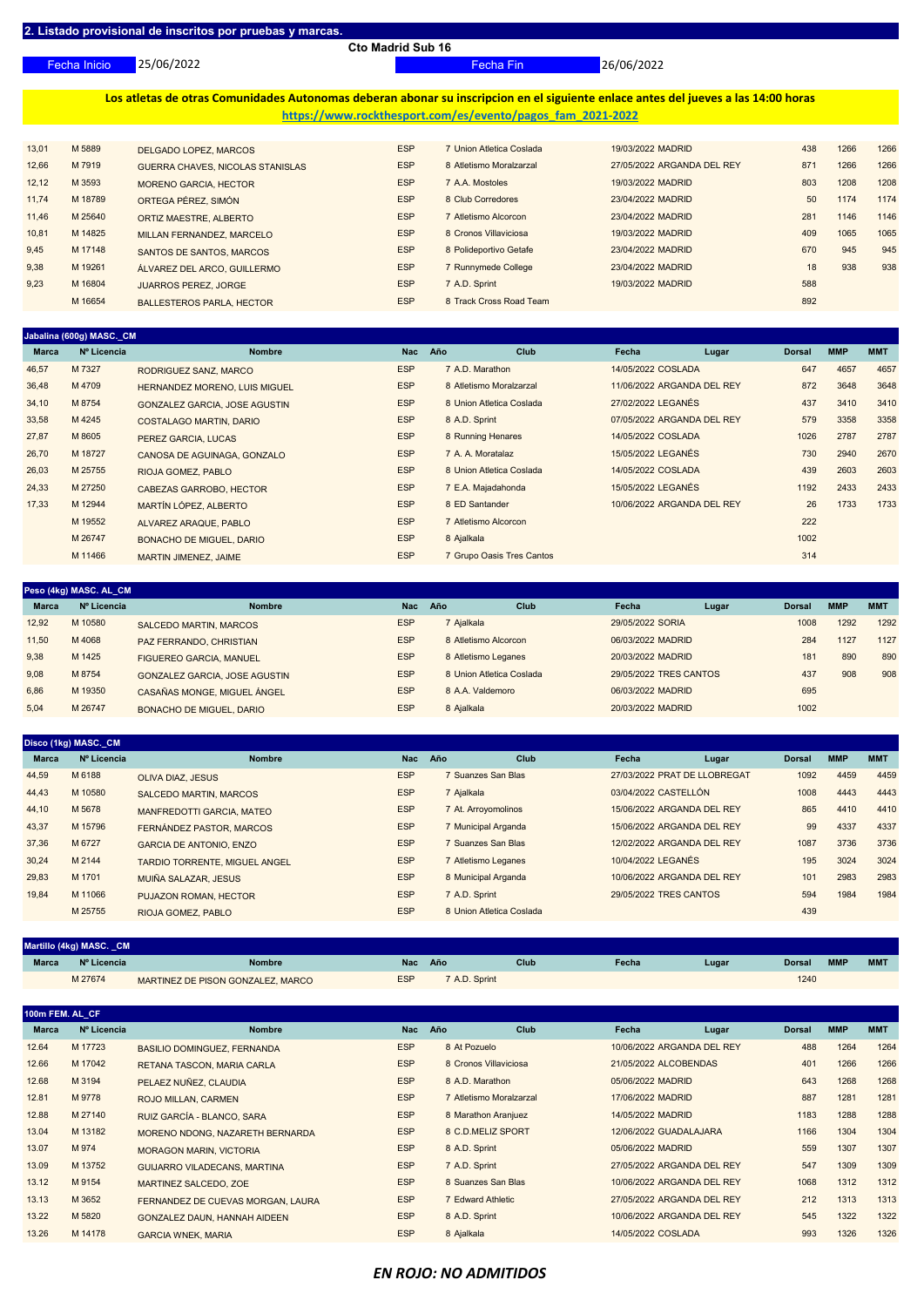25/06/2022 Fecha Inicio Fecha Fin 26/06/2022

**Los atletas de otras Comunidades Autonomas deberan abonar su inscripcion en el siguiente enlace antes del jueves a las 14:00 horas https://www.rockthesport.com/es/evento/pagos\_fam\_2021-2022**

| 13.31 | M 10630  |                                            | <b>ESP</b> | 7 Track Cross Road Team       | 27/05/2022 ARGANDA DEL REY    | 907  | 1331 | 1331 |
|-------|----------|--------------------------------------------|------------|-------------------------------|-------------------------------|------|------|------|
|       |          | OROZCO MARTINEZ, SHEILA                    |            |                               |                               |      |      |      |
| 13.31 | M 17715  | PLATARD DE QUENIN RUIZ-BARAIBAR, COVADONGA | <b>ESP</b> | 8 Club Corredores             | 21/05/2022 ALCOBENDAS         | 1149 | 1331 | 1331 |
| 13.33 | M 19413  | RODRÍGUEZ MAISTERRA, ANA                   | <b>ESP</b> | 7 A.D. Sprint                 | 14/05/2022 COSLADA            | 569  | 1333 | 1333 |
| 13.34 | M 2099   | RODRIGUEZ MARTINEZ, NOA                    | <b>ESP</b> | 7 A.D. Marathon               | 27/05/2022 ARGANDA DEL REY    | 646  | 1334 | 1334 |
| 13.40 | M 3143   | SANCHEZ LEON, SANDRA                       | <b>ESP</b> | 8 Union Atletica Coslada      | 27/05/2022 ARGANDA DEL REY    | 453  | 1340 | 1340 |
| 13.42 | M 28052  | ROMERO MARTIN, CARLA                       | <b>ESP</b> | 8 A. A. Moratalaz             | 21/05/2022 ALCOBENDAS         | 1284 | 1342 | 1342 |
| 13.44 | M 18192  | LÓPEZ GÓMEZ-CALCERRADA, MANUELA            | <b>ESP</b> | 8 Club Atletismo Las Rozas    | 10/06/2022 ARGANDA DEL REY    | 831  | 1344 | 1344 |
| 13.44 | M 25625  | SANCHEZ MENDEZ, AMANDA                     | <b>ESP</b> | 7 At. Arroyomolinos           | 12/06/2022 MADRID             | 860  | 1344 | 1344 |
| 13.45 | M 16595  | <b>GARCÍA-VALLE CIUDAD, SARA</b>           | <b>ESP</b> | 7 A.D. Sprint                 | 21/05/2022 ALCOBENDAS         | 543  | 1334 | 1345 |
| 13.50 | M 12314  | CABALLERO POLO, LUNA                       | <b>ESP</b> | 7 Atletismo Leganes           | 21/05/2022 ALCOBENDAS         | 139  | 1339 | 1350 |
|       |          |                                            | <b>ESP</b> |                               |                               |      |      | 1354 |
| 13.54 | M 13381  | MORIS VALVERDE, PATRICIA                   |            | 8 Polideportivo Getafe        | 27/05/2022 ARGANDA DEL REY    | 664  | 1354 |      |
| 13.57 | M 26925  | <b>BAUER, KAISA</b>                        | <b>GER</b> | 8 A.D. Sprint                 | 07/05/2022 MÓSTOLES           | 1134 | 1357 | 1357 |
| 13.63 | M 19624  | SANCHEZ AGUADO, DANIELA                    | <b>ESP</b> | 8 Colmenar Viejo              | 30/04/2022 POZUELO DE ALARCÓN | 711  | 1363 | 1363 |
| 13.66 | M 924    | ARRIBAS LAPEÑA, PAZ                        | <b>ESP</b> | 7 Escuela Colmenarejo         | 30/04/2022 POZUELO DE ALARCÓN | 1009 | 1366 | 1366 |
| 13.68 | M 1926   | BARAHONA DE LAS HERAS, CARLA               | <b>ESP</b> | 7 At. Arroyomolinos           | 17/06/2022 MADRID             | 849  | 1368 | 1368 |
| 13.72 | M 7248   | DE LORENZO GARROBO, PALOMA                 | <b>ESP</b> | 7 E.A. Majadahonda            | 03/04/2022 GETAFE             | 986  | 1372 | 1372 |
| 13.73 | M 3144   | SANCHEZ LEON, ELENA                        | <b>ESP</b> | 8 Union Atletica Coslada      | 27/05/2022 ARGANDA DEL REY    | 446  | 1373 | 1373 |
| 13.76 | M 2965   | CASADO RODRIGUEZ, JULIA                    | <b>ESP</b> | 7 Rivas 2.06                  | 07/05/2022 MÓSTOLES           | 373  | 1376 | 1376 |
| 13.79 | M 12734  | ZAPATERO SANCHEZ, MARTA                    | <b>ESP</b> | 7 A.D. Marathon               | 14/05/2022 MADRID             | 655  | 1379 | 1379 |
| 13.83 | M 3947   |                                            | <b>ESP</b> | 7 Suanzes San Blas            | 30/04/2022 POZUELO DE ALARCÓN | 1071 | 1383 | 1383 |
| 13.83 | M 17283  | PENADES GONZALEZ, SOFIA                    | <b>ESP</b> | 7 Titanes Villanueva Pardillo | 15/06/2022 ARGANDA DEL REY    | 1293 | 1383 | 1383 |
|       |          | SERNA CAMPOS, GENOVEVA                     |            |                               |                               |      |      |      |
| 13.91 | M 24893  | <b>BARBADO REGALADO, AINHOA</b>            | <b>ESP</b> | 7 Atletismo Leganes           | 23/04/2022 TRES CANTOS        | 135  | 1391 | 1391 |
| 13.99 | M 4352   | ENCABO FERNÁNDEZ, MARÍA                    | <b>ESP</b> | 8 At. Collado Villalba        | 14/05/2022 MADRID             | 1097 | 1399 | 1399 |
| 14.05 | M 13741  | ALMENDROS MAHIQUES, MARINA                 | <b>ESP</b> | 8 A.D. Sprint                 | 30/04/2022 POZUELO DE ALARCÓN | 524  | 1405 | 1405 |
| 14.07 | M 25326  | MULET JIMENEZ, GABRIELA                    | <b>ESP</b> | 8 Ajalkala                    | 14/05/2022 COSLADA            | 997  | 1407 | 1407 |
| 14.08 | M 16827  | <b>GALACHE CABALLERO, JIMENA</b>           | <b>ESP</b> | 7 Rivas 2.06                  | 21/05/2022 ALCOBENDAS         | 383  | 1408 | 1408 |
| 14.11 | M 14176  | <b>CABALLERO ZAFRA, SARAY</b>              | <b>ESP</b> | 8 Ajalkala                    | 24/04/2022 MADRID             | 990  | 1411 | 1411 |
| 14.15 | M 18908  | DEL NUEVO CATALINAS, CAYETANA              | <b>ESP</b> | 7 A. A. Moratalaz             | 27/05/2022 ARGANDA DEL REY    | 732  | 1415 | 1415 |
| 14.15 | M 19544  | SAN MARTIN ROSAS, VALENTINA                | <b>ESP</b> | 7 A.D. Sprint                 | 07/05/2022 MÓSTOLES           | 571  | 1415 | 1415 |
| 14.17 | M 897515 | RAMOS GARCIA, OLIVIA                       | <b>ESP</b> | 8 A.D. Marathon               | 30/04/2022 POZUELO DE ALARCÓN | 1223 | 1417 | 1417 |
| 14.22 | M 18734  |                                            | <b>ESP</b> | 8 A.A. Valdemoro              | 05/06/2022 MADRID             | 678  | 1422 | 1422 |
|       |          | FERNÁNDEZ DE LA FUENTE, CARLOTA            |            |                               |                               |      |      |      |
| 14.22 | M 19619  | RAMIREZ HERNANDEZ, MARA                    | <b>ESP</b> | 8 Atletico Aranjuez           | 21/05/2022 ALCOBENDAS         | 929  | 1422 | 1422 |
| 14.23 | M 616    | ROMERO ALEGRE, PALOMA                      | <b>ESP</b> | 7 Ciudad de los Poetas        | 21/05/2022 ALCOBENDAS         | 12   | 1423 | 1423 |
| 14.33 | M 19532  | PLAZA OCAÑA, CARLOTA                       | <b>ESP</b> | 8 Atletico Aranjuez           | 21/05/2022 ALCOBENDAS         | 924  | 1433 | 1433 |
| 14.34 | M 27603  | <b>GARCÍA FLAK, MAYA</b>                   | <b>ESP</b> | 8 Marathon Aranjuez           | 30/04/2022 POZUELO DE ALARCÓN | 1232 | 1434 | 1434 |
| 14.35 | M 8327   | ALONSO FERNANDEZ, VIOLETA                  | <b>ESP</b> | 7 A.D. Marathon               | 07/05/2022 MÓSTOLES           | 612  | 1435 | 1435 |
| 14.35 | M 17134  | PERNIL FERNÁNDEZ, CANDELA                  | <b>ESP</b> | 7 Canguro A.A.C.              | 30/04/2022 POZUELO DE ALARCÓN | 326  | 1435 | 1435 |
| 14.36 | M 24998  | ROSON HERNANDEZ, LYDIA                     | <b>ESP</b> | 8 E.A. Majadahonda            | 21/05/2022 ALCOBENDAS         | 970  | 1436 | 1436 |
| 14.40 | M 14633  | SIMONE RECHES, RENATA LUCIA                | <b>ESP</b> | 7 SS. Reyes - CC. Menorca     | 21/05/2022 ALCOBENDAS         | 88   | 1440 | 1440 |
| 14.49 | M 24337  | SCHROLL PIZARRO, ZOË                       | <b>ESP</b> | 8 Cronos Villaviciosa         | 17/06/2022 MADRID             | 391  | 1449 | 1449 |
| 14.53 | M 28126  | OTERO NEYRA, ARIANA                        | <b>ESP</b> | 7 At. Arroyomolinos           | 17/06/2022 MADRID             | 1310 | 1453 | 1453 |
| 14.54 | M 26190  |                                            | <b>ESP</b> | 7 SS. Reyes - CC. Menorca     | 10/04/2022 LEGANÉS            | 69   | 1454 | 1454 |
|       |          | <b>BLANCO VICENTE, GABRIELA</b>            |            |                               |                               |      |      |      |
| 14.55 | M 1163   | <b>BLANCO AGUADO, CLAUDIA</b>              | <b>ESP</b> | 7 A.D. Sprint                 | 30/04/2022 POZUELO DE ALARCÓN | 1205 | 1455 | 1455 |
| 14.59 | M 19625  | RODRIGUEZ POLANCO, CARLA                   | <b>ESP</b> | 8 Atletico Aranjuez           | 21/05/2022 ALCOBENDAS         | 928  | 1459 | 1459 |
| 14.66 | M 27480  | <b>TORRES PIÑA, RAQUEL</b>                 | <b>ESP</b> | 7 Track Cross Road Team       | 10/04/2022 MADRID             | 1213 | 1466 | 1466 |
| 14.69 | M 26856  | <b>GALA DEL HIERRO, MARTA</b>              | <b>ESP</b> | 7 Titanes Villanueva Pardillo | 15/06/2022 ARGANDA DEL REY    | 1113 | 1469 | 1469 |
| 14.71 | M 18992  | HERRERA TARICUARIMA, ELENA                 | <b>ESP</b> | 8 A.D. Sprint                 | 30/04/2022 POZUELO DE ALARCÓN | 551  | 1471 | 1471 |
| 14.76 | M 19357  | GÓMEZ SÁNCHEZ, ANA                         | <b>ESP</b> | 7 At. Boadilla del Monte      | 03/04/2022 GETAFE             | 1104 | 1476 | 1476 |
| 14.79 | M 14345  | <b>GONZALEZ AGUSTIN, ARIAZNA</b>           | <b>ESP</b> | 7 A.D. Sprint                 | 30/04/2022 POZUELO DE ALARCÓN | 1132 | 1479 | 1479 |
| 14.82 | M 18501  | <b>MARTIN GRIJALBA, CARLA</b>              | <b>ESP</b> | 8 Atletico Aranjuez           | 30/04/2022 POZUELO DE ALARCÓN | 931  | 1482 | 1482 |
| 14.82 | M 5855   | ZORRILLA PORTO, DANIELA                    | <b>ESP</b> | 8 A.D. Sprint                 | 22/05/2022 TRES CANTOS        | 577  | 1482 | 1482 |
| 14.84 | M 17278  | NAVAS MARTIN, GLORIA                       | <b>ESP</b> | 7 A.A. Mostoles               | 07/05/2022 MÓSTOLES           | 805  | 1471 | 1484 |
| 14.88 | M 16693  | HUERTA HERRERO, IRIS                       | <b>ESP</b> | 7 Marathon Aranjuez           | 30/04/2022 POZUELO DE ALARCÓN | 1014 | 1488 | 1488 |
| 14.91 | M 15908  |                                            | <b>ESP</b> | 8 Municipal Arganda           | 27/05/2022 ARGANDA DEL REY    | 110  | 1491 | 1491 |
|       |          | MORA VILLAPALOS, ANA                       |            |                               |                               |      |      |      |
| 15.00 | M 27216  | ANGULO MURCIANO, MARIA                     | <b>ESP</b> | 8 A.D. Sprint                 | 07/05/2022 MÓSTOLES           | 1118 | 1500 | 1500 |
| 15.01 | M 25862  | <b>ESCOBERO PAZ, CANDELA</b>               | <b>ESP</b> | 8 Marathon Aranjuez           | 30/04/2022 POZUELO DE ALARCÓN | 1013 | 1501 | 1501 |
| 15.09 | M 18812  | OROZCO SANTANDER, FERNANDA                 | <b>ESP</b> | 7 Atletismo Alcorcon          | 30/04/2022 POZUELO DE ALARCÓN | 279  | 1450 | 1509 |
| 15.14 | M 14035  | HERRERO MIGUEL, CANDELA                    | <b>ESP</b> | 8 Union Atletica Coslada      | 27/05/2022 ARGANDA DEL REY    | 442  | 1514 | 1514 |
| 15.38 | M 24990  | <b>GONZALEZ LOPEZ, BELEN</b>               | <b>ESP</b> | 8 E.A. Majadahonda            | 10/04/2022 MADRID             | 965  | 1538 | 1538 |
| 15.62 | M 14910  | <b>CASAS LAZARO, LIDIA</b>                 | <b>ESP</b> | 8 A.D. Sprint                 | 10/04/2022 MADRID             | 534  | 1562 | 1562 |
| 15.62 | M 28071  | LUNGARAN DE LAS SIAS, SARA                 | <b>ESP</b> | 8 Suanzes San Blas            | 10/06/2022 ARGANDA DEL REY    | 1304 | 1562 | 1562 |
| 15.77 | M 15263  | <b>TRUJILLO DEL AMO, LAURA</b>             | <b>ESP</b> | 7 Atletismo Leganes           | 10/06/2022 ARGANDA DEL REY    | 172  | 1577 | 1577 |
| 15.78 | M 27877  | RIVAS GESTA, LAURA                         | <b>ESP</b> | 8 Cronos Villaviciosa         | 30/04/2022 POZUELO DE ALARCÓN | 403  | 1578 | 1578 |
| 15.88 | M 27798  | IPIÑA DE LOS SANTOS, ADRIANA               | <b>ESP</b> | 8 A.D. Sprint                 | 30/04/2022 POZUELO DE ALARCÓN | 1256 | 1588 | 1588 |
| 15.97 | M 3055   |                                            | <b>ESP</b> | 7 Marathon Aranjuez           | 30/04/2022 POZUELO DE ALARCÓN | 1011 | 1597 | 1597 |
|       |          | ARAQUE ORIHUELA, ZAIRA                     |            |                               |                               |      |      |      |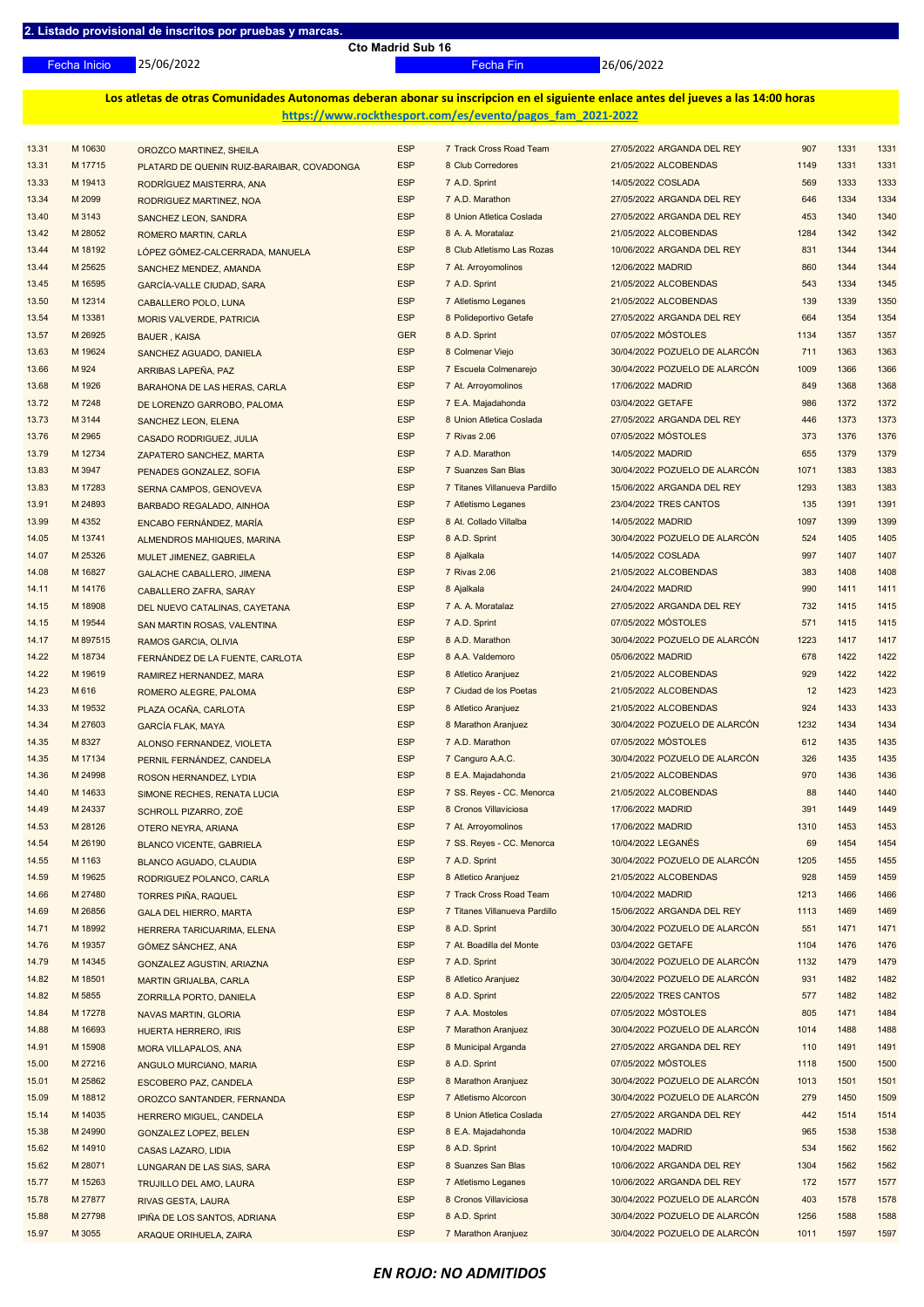25/06/2022 Fecha Inicio Fecha Fin 26/06/2022

**Los atletas de otras Comunidades Autonomas deberan abonar su inscripcion en el siguiente enlace antes del jueves a las 14:00 horas https://www.rockthesport.com/es/evento/pagos\_fam\_2021-2022**

| 16.21 | M 27848 | ROSSI DGHOGHI, AYA                  | <b>ESP</b> | 7 Track Cross Road Team          | 30/04/2022 POZUELO DE ALARCÓN | 1263 | 1621 | 1621 |
|-------|---------|-------------------------------------|------------|----------------------------------|-------------------------------|------|------|------|
| 16.22 | M 11857 | DE CASTRO GOMEZ, DANIELA            | <b>ESP</b> | 7 Atletismo Alcorcon             | 03/04/2022 GETAFE             | 237  | 1622 | 1622 |
| 16.71 | M 28057 | DEL AMO SOTOCA, ANDREA              | <b>ESP</b> | 7 Cronos Villaviciosa            | 30/04/2022 POZUELO DE ALARCÓN | 1286 | 1671 | 1671 |
| 17.04 | M 27834 | MARTINEZ MARTINEZ-SARANDESES, CARLA | <b>ESP</b> | 7 CD Base                        | 21/05/2022 ALCOBENDAS         |      | 1704 | 1704 |
|       | M 17218 | ALIQUE REPARAZ, SILVIA              | <b>ESP</b> | 8 A.D. Sprint                    |                               | 523  |      |      |
|       | M 10885 | ARAGON BADILLO, CELIA               | <b>ESP</b> | 8 Club Atletismo Las Rozas       |                               | 816  |      |      |
|       | M 18340 | <b>BUENO AGUAYO, LOLA</b>           | <b>ESP</b> | 8 Colmenar Viejo                 |                               | 717  |      |      |
|       | M 10588 | CABRERA GOYA, MARIA                 | <b>ESP</b> | 8 Club Corredores                |                               | 39   |      |      |
|       | M 17568 | CANTO PEDRERA, ARANCHA              | <b>ESP</b> | 8 Atletismo Alcorcon             |                               | 230  |      |      |
|       | M 15086 | <b>CARBALLO SANZ, ERIKA</b>         | <b>ESP</b> | 8 Atletismo Alcorcon             |                               | 232  |      |      |
|       | M 15087 | CARBALLO SANZ, MARA                 | <b>ESP</b> | 8 Atletismo Alcorcon             |                               | 231  |      |      |
|       | M 26089 | CHIVATO FABRA, MARINA               | <b>ESP</b> | 8 Colmenar Viejo                 |                               | 719  |      |      |
|       | M 8387  | <b>CRESPO GARCIA, NATALIA</b>       | <b>ESP</b> | 8 Atletismo Leganes              |                               | 142  |      |      |
|       | M 6197  | <b>CUBILLO ESTEBAN, ISABEL</b>      | <b>ESP</b> | 7 A.D. Sprint                    |                               | 535  |      |      |
|       | M 27637 | DELGADO HERNÁNDEZ, PAULA            | <b>ESP</b> | 7 Canguro A.A.C.                 |                               | 1230 |      |      |
|       | M 11964 | FERNANDEZ CEBADERA, CLAUDIA         | <b>ESP</b> | 7 Suanzes San Blas               |                               | 1045 |      |      |
|       | M 16523 | FERNANDEZ ROY, RAQUEL               | <b>ESP</b> | 8 Ajalkala                       |                               | 991  |      |      |
|       | M 26356 | <b>FLORES CAMPOS, JAZMIN</b>        | <b>ESP</b> | 8 Colmenar Viejo                 |                               | 709  |      |      |
|       | M 14219 | <b>GARCIA FERNANDEZ, SARA</b>       | <b>ESP</b> | 8 A.D. Sprint                    |                               | 541  |      |      |
|       | M 24992 | <b>GARCIA LAYA, AMANDA</b>          | <b>ESP</b> | 7 E.A. Majadahonda               |                               | 966  |      |      |
|       | M 14022 | GOMEZ-GORDO MUÑOZ, IRENE            | <b>ESP</b> | 7 A.D. Sprint                    |                               | 1130 |      |      |
|       | M 12554 | GONZALEZ BARROSO, EMMA              | <b>ESP</b> | 8 Atletismo Alcorcon             |                               | 256  |      |      |
|       | M 15001 | GÜEMES KLEIN, FRANKA JULIANA        | <b>GER</b> | 8 A.D. Sprint                    |                               | 546  |      |      |
|       | M 26892 | <b>GUTZEIT, KATHARINA</b>           | <b>GER</b> | 8 A.D. Sprint                    |                               | 1124 |      |      |
|       | M 14149 | <b>HERRERO MIGUEL, LAURA</b>        | <b>ESP</b> | 8 Union Atletica Coslada         |                               | 448  |      |      |
|       | M 16775 | LÓPEZ DEL CORRAL FERRER, INÉS       | <b>ESP</b> | 8 E.A. Majadahonda               |                               | 967  |      |      |
|       | M 25610 | <b>MARTIN MARTIN, EVA</b>           | <b>ESP</b> | 7 At. Arroyomolinos              |                               | 854  |      |      |
|       | M 25379 | MARTÍNEZ GÓMEZ, MARTINA             | <b>ESP</b> | 8 Club Atletismo Las Rozas       |                               | 833  |      |      |
|       | M 16879 | <b>MOLINA MARTIN, VEGA</b>          | <b>ESP</b> | 8 Ajalkala                       |                               | 996  |      |      |
|       | M 25613 | <b>MURILLO VELA, PAULA</b>          | <b>ESP</b> | 7 At. Arroyomolinos              |                               | 855  |      |      |
|       | M 28137 | NIKOLIC, BIANCA TABOADA             | <b>GBR</b> | 8 Runnymede College              |                               |      |      |      |
|       | M 7176  | PARAJUA DELGADO, ANA                | <b>ESP</b> | 7 A.D. Marathon                  |                               | 641  | 1434 |      |
|       | M 28097 | PARTIDA LLUSIA, ALEJANDRA           | <b>ESP</b> | 8 Running Pinto Seoane - Pampín  |                               | 1307 |      |      |
|       | M 15133 | PEINADO CASTREJON, NAIARA           | <b>ESP</b> | 7 Atletismo Alcorcon             |                               | 285  | 1672 |      |
|       | M 27041 | PEREZ DE LANDAZABAL GUARDIA, SELMA  | <b>ESP</b> | 8 Fuenla Runners                 |                               | 1171 |      |      |
|       | M 17828 | RIOS CONDOE, CLAUDIA                | <b>ESP</b> | 8 Colmenar Viejo                 |                               | 713  |      |      |
|       | M 25557 | SOTO HERNANDO, MARTA                | <b>ESP</b> | 7 Grupo Oasis Tres Cantos        |                               | 320  |      |      |
|       | M 503   | TORRECILLA DEL CORRAL, INES         | <b>ESP</b> | 7 At. Arroyomolinos              |                               | 861  | 1368 |      |
|       | M 12379 | VEGA RODRÍGUEZ, AURORA              | <b>ESP</b> | 8 Colegio Santa Maria del Camino |                               | 935  |      |      |
|       | M 25377 | <b>VERA MARTÍNEZ, LUCIA</b>         | <b>ESP</b> | 8 Club Atletismo Las Rozas       |                               | 843  |      |      |
|       |         |                                     |            |                                  |                               |      |      |      |

| 300m FEM. AL_CF  |             |                                     |            |                         |                        |                                   |               |            |            |  |
|------------------|-------------|-------------------------------------|------------|-------------------------|------------------------|-----------------------------------|---------------|------------|------------|--|
| <b>Marca</b>     | Nº Licencia | <b>Nombre</b>                       | <b>Nac</b> | Año<br>Club             | Fecha                  | Lugar                             | <b>Dorsal</b> | <b>MMP</b> | <b>MMT</b> |  |
| 00:40.56         | M 13182     | MORENO NDONG, NAZARETH BERNARDA     | <b>ESP</b> | 8 C.D.MELIZ SPORT       | 29/05/2022 SORIA       |                                   | 1166          | 4056       | 4056       |  |
| 00:41.88         | M 13416     | DIAZ GALLEGO, ALEJANDRA             | <b>ESP</b> | 8 Polideportivo Getafe  | 19/03/2022 MADRID      |                                   | 659           | 4268       | 4268       |  |
| 00:42.01         | M 17042     | RETANA TASCON, MARIA CARLA          | <b>ESP</b> | 8 Cronos Villaviciosa   |                        | 05/06/2022 POZUELO DE ALARCÓN     | 401           | 4201       | 4201       |  |
| 00:42.25         | M 3652      | FERNANDEZ DE CUEVAS MORGAN, LAURA   | <b>ESP</b> | 7 Edward Athletic       | 29/05/2022 TRES CANTOS |                                   | 212           | 4225       | 4225       |  |
| 00:42.34         | M 16751     | <b>MOZO PASCUAL, LUCIA</b>          | <b>ESP</b> | 8 A.A. Mostoles         | 19/03/2022 MADRID      |                                   | 804           | 4295       | 4295       |  |
| 00:42.69         | M 7827      | <b>FENTANES CAMPOS, LARA</b>        | <b>ESP</b> | 7 At. Arroyomolinos     | 25/05/2022 FUENLABRADA |                                   | 852           | 4269       | 4269       |  |
| 00:43.00         | M 13752     | <b>GUIJARRO VILADECANS, MARTINA</b> | <b>ESP</b> | 7 A.D. Sprint           | 29/05/2022 TRES CANTOS |                                   | 547           | 4300       | 4300       |  |
| 00:43.31         | M 14178     | <b>GARCIA WNEK, MARIA</b>           | <b>ESP</b> | 8 Ajalkala              | 19/03/2022 MADRID      |                                   | 993           | 4340       | 4340       |  |
| 00:43.52         | M 27140     | RUIZ GARCÍA - BLANCO, SARA          | <b>ESP</b> | 8 Marathon Aranjuez     |                        | 05/06/2022 POZUELO DE ALARCÓN     | 1183          | 4352       | 4352       |  |
| 00:43.68         | M 8405      | NAVARRETE NSUE, NOELIA              | <b>ESP</b> | 7 At Cervantes Alcala   | 27/02/2022 MADRID      |                                   | 754           | 4336       | 4512       |  |
| 00:43.74         | M 28052     | <b>ROMERO MARTIN, CARLA</b>         | <b>ESP</b> | 8 A. A. Moratalaz       |                        | 05/06/2022 POZUELO DE ALARCÓN     | 1284          | 4374       | 4374       |  |
| 00:44.28         | M 10630     | OROZCO MARTINEZ, SHEILA             | <b>ESP</b> | 7 Track Cross Road Team |                        | 05/06/2022 POZUELO DE ALARCÓN     | 907           | 4428       | 4428       |  |
| 00:44.74         | M 10541     | RUIZ JIMENEZ, SANDRA                | <b>ESP</b> | 8 Running Henares       | 19/03/2022 MADRID      |                                   | 1024          | 4526       | 4526       |  |
| 00:44.80 M 25008 |             | RIOS SERRANO, ANA                   | <b>ESP</b> | 7 A. A. Moratalaz       |                        | 05/06/2022 POZUELO DE ALARCÓN     | 1148          | 4480       | 4480       |  |
| 00:44.95         | M 924       | ARRIBAS LAPEÑA, PAZ                 | <b>ESP</b> | 7 Escuela Colmenarejo   | 23/04/2022 MADRID      |                                   | 1009          | 4495       | 4495       |  |
| 00:44.95         | M 27802     | CHAKRAOUI ALAOUI, SARA              | <b>ESP</b> | 7 A.D. Sprint           |                        | 05/06/2022 POZUELO DE ALARCÓN     | 1257          | 4495       | 4495       |  |
| 00:45.03         | M 10370     | LOPEZ CANO, MARTA                   | <b>ESP</b> | 8 Marathon Aranjuez     | 25/05/2022 FUENLABRADA |                                   | 1015          | 4503       | 4503       |  |
| 00:45.15         | M 12606     | <b>GARCÍA VILLA, JIMENA</b>         | <b>ESP</b> | 7 At. Collado Villalba  |                        | 05/06/2022 POZUELO DE ALARCI¿!⁄2N | 1098          | 4515       | 4515       |  |
| 00:45.20         | M 19624     | SANCHEZ AGUADO, DANIELA             | <b>ESP</b> | 8 Colmenar Viejo        | 19/03/2022 MADRID      |                                   | 711           | 4592       | 4592       |  |
| 00:45.27         | M 16805     | PINTOR PEREZ, SABINA                | <b>ESP</b> | 8 A.D. Sprint           | 29/05/2022 TRES CANTOS |                                   | 567           | 4527       | 4527       |  |
| 00:45.39         | M 13381     | <b>MORIS VALVERDE, PATRICIA</b>     | <b>ESP</b> | 8 Polideportivo Getafe  | 29/05/2022 TRES CANTOS |                                   | 664           | 4539       | 4539       |  |
| 00:45.59         | M 2299      | GONZALEZ FERNANDEZ, VIOLETA         | <b>ESP</b> | 8 A.A. Valdemoro        | 29/05/2022 TRES CANTOS |                                   | 680           | 4559       | 4559       |  |
|                  |             |                                     |            |                         |                        |                                   |               |            |            |  |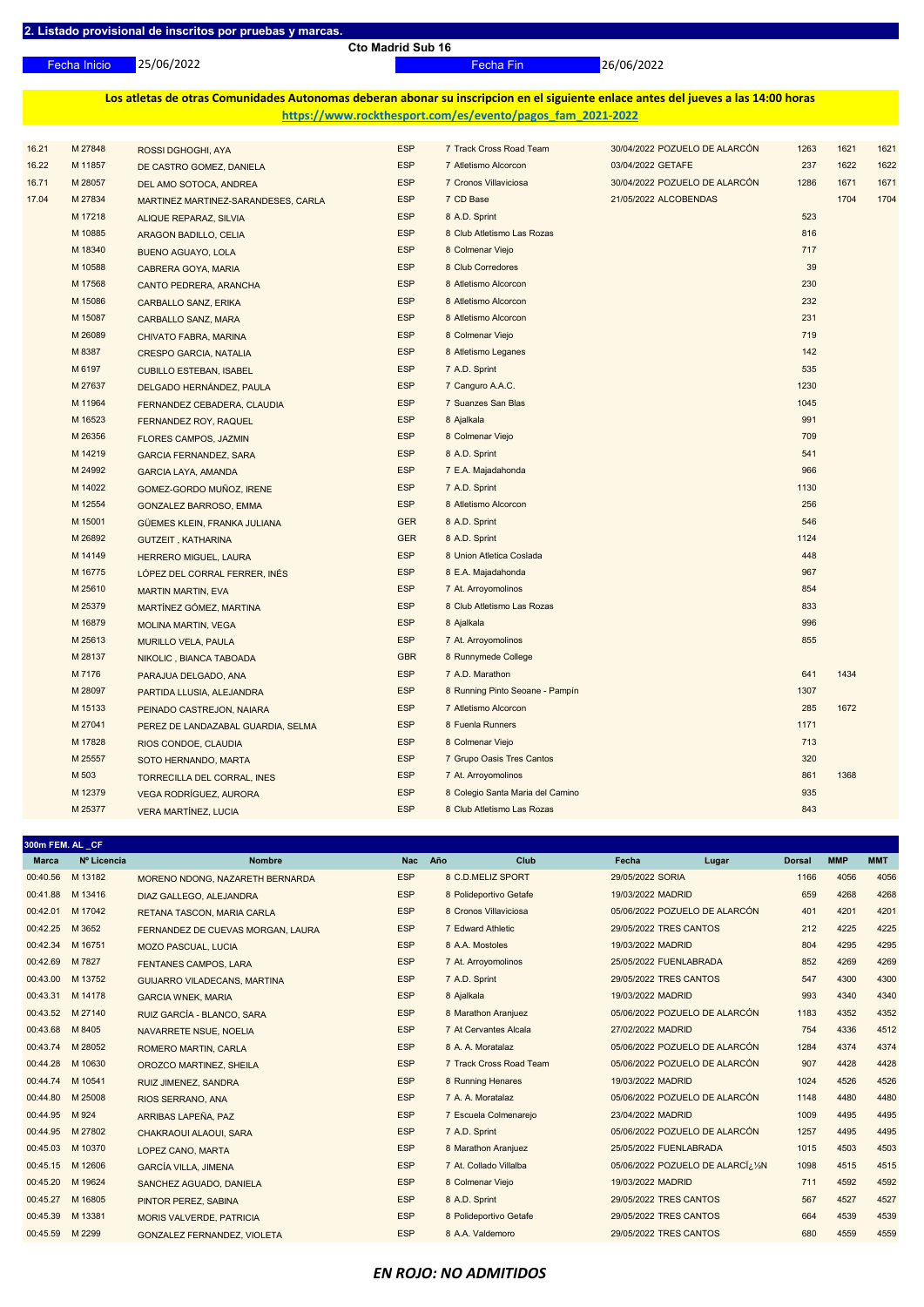**600m FEM. AL \_CF**

**Cto Madrid Sub 16**

25/06/2022 Fecha Inicio Fecha Fin 26/06/2022

**Los atletas de otras Comunidades Autonomas deberan abonar su inscripcion en el siguiente enlace antes del jueves a las 14:00 horas https://www.rockthesport.com/es/evento/pagos\_fam\_2021-2022**

| 00:45.61         | M 15636  |                                         | <b>ESP</b> | 8 Polideportivo Getafe           | 05/06/2022 POZUELO DE ALARCÓN | 656             | 4561 | 4561 |
|------------------|----------|-----------------------------------------|------------|----------------------------------|-------------------------------|-----------------|------|------|
| 00:45.74         | M 13125  | ALVARO MUÑOZ, LUCIA                     | <b>ESP</b> | 8 Grupo Oasis Tres Cantos        | 19/03/2022 MADRID             | 315             |      |      |
| 00:46.05         | M 1926   | <b>MORENO MARTÍN, CARLA</b>             | <b>ESP</b> | 7 At. Arroyomolinos              | 19/03/2022 MADRID             | 849             | 4701 | 4701 |
| 00:46.06         | M 17568  | BARAHONA DE LAS HERAS, CARLA            | <b>ESP</b> | 8 Atletismo Alcorcon             | 19/03/2022 MADRID             | 230             | 4859 | 4859 |
| 00:46.38         | M 2965   | CANTO PEDRERA, ARANCHA                  | <b>ESP</b> | 7 Rivas 2.06                     | 05/06/2022 POZUELO DE ALARCÓN | 373             | 4638 | 4638 |
| 00:46.46         | M 616    | <b>CASADO RODRIGUEZ, JULIA</b>          | <b>ESP</b> | 7 Ciudad de los Poetas           | 19/03/2022 MADRID             | 12              | 4719 | 4772 |
|                  |          | ROMERO ALEGRE, PALOMA                   |            |                                  |                               |                 |      |      |
| 00:46.72         | M 3144   | SANCHEZ LEON, ELENA                     | <b>ESP</b> | 8 Union Atletica Coslada         | 05/06/2022 POZUELO DE ALARCÓN | 446             | 4672 | 4672 |
| 00:46.74         | M 5848   | ZORRILLA PORTO, CARLOTA                 | <b>ESP</b> | 8 A.D. Sprint                    | 05/06/2022 POZUELO DE ALARCÓN | 576             | 4674 | 4674 |
| 00:46.77         | M 3930   | LOPEZ NEVADO, IRENE                     | <b>ESP</b> | 7 Suanzes San Blas               | 25/05/2022 FUENLABRADA        | 1064            | 4677 | 4677 |
| 00:46.78         | M 10629  | OROZCO MARTINEZ, AROHA                  | <b>ESP</b> | 7 Track Cross Road Team          | 23/04/2022 MADRID             | 906             | 4678 | 4678 |
| 00:46.91         | M 25327  | JUAN REBAQUE, CAROLINA                  | <b>ESP</b> | 8 Ajalkala                       | 19/03/2022 MADRID             | 994             |      |      |
| 00:47.19         | M 11903  | PONCE MORICHE, CARMEN                   | <b>ESP</b> | 7 Val. Martin Berlanas           | 23/01/2022 MADRID             | 917             |      |      |
| 00:47.53         | M 26062  | <b>GONZALEZ ARASA, MARTA</b>            | <b>ESP</b> | 8 At. Fuenlabrada                | 19/03/2022 MADRID             | 922             | 4930 | 4930 |
| 00:47.69         | M 4352   | ENCABO FERNÁNDEZ, MARÍA                 | <b>ESP</b> | 8 At. Collado Villalba           | 25/05/2022 FUENLABRADA        | 1097            | 4769 | 4769 |
| 00:48.02         | M 12203  | <b>LATORRE MANITO, IRATI</b>            | <b>ESP</b> | 8 Atletismo Alcorcon             | 05/06/2022 POZUELO DE ALARCÓN | 265             | 4802 | 4802 |
| 00:48.12 M 1163  |          | <b>BLANCO AGUADO, CLAUDIA</b>           | <b>ESP</b> | 7 A.D. Sprint                    | 05/06/2022 POZUELO DE ALARCÓN | 1205            | 4812 | 4812 |
| 00:48.19         | M 13306  | <b>GONZALEZ CRESPO, VICTORIA</b>        | <b>ESP</b> | 8 Polideportivo Getafe           | 19/03/2022 MADRID             | 661             | 4856 | 4856 |
| 00:48.28         | M 503    | TORRECILLA DEL CORRAL, INES             | <b>ESP</b> | 7 At. Arroyomolinos              | 05/06/2022 POZUELO DE ALARCÓN | 861             | 4828 | 4828 |
| 00:48.56         | M 11072  | <b>EXPOSITO SASTRE, PAULA</b>           | <b>ESP</b> | 8 Union Atletica Coslada         | 19/03/2022 MADRID             | 452             | 4893 | 4893 |
| 00:48.74         | M 14633  | SIMONE RECHES, RENATA LUCIA             | <b>ESP</b> | 7 SS. Reyes - CC. Menorca        | 29/05/2022 TRES CANTOS        | 88              | 4874 | 4874 |
| 00:49.01         | M 12995  | ANGOMA GONZALEZ, BIANCA YACELI          | <b>ESP</b> | 8 Track Cross Road Team          | 05/06/2022 POZUELO DE ALARCÓN | 891             | 4901 | 4901 |
| 00:49.07         | M 2090   | LABORDA ALVAREZ, NATALIA                | <b>ESP</b> | 7 Ciudad de los Poetas           | 23/04/2022 MADRID             | $5\phantom{.0}$ | 4907 | 4907 |
| 00:49.10         | M 7352   | <b>GOMEZ DIAZ, MARTA</b>                | <b>ESP</b> | 7 Polideportivo Getafe           | 19/03/2022 MADRID             | 660             | 4673 |      |
| 00:49.16         | M 897515 | RAMOS GARCIA, OLIVIA                    | <b>ESP</b> | 8 A.D. Marathon                  | 12/03/2022 MADRID             | 1223            | 5059 | 5059 |
| 00:49.51         | M 9836   | LOPEZ FUERTES, ANA                      | <b>ESP</b> | 7 Suanzes San Blas               | 23/01/2022 MADRID             | 1062            | 4977 |      |
| 00:49.77         | M 12117  | <b>MONTERO HERVAS, MARTINA</b>          | <b>ESP</b> | 8 Track Cross Road Team          | 05/06/2022 POZUELO DE ALARCÓN | 904             | 4977 | 4977 |
| 00:50.01         | M 12245  | MARTÍN GARCÍA, MARÍA                    | <b>ESP</b> | 7 Grupo Oasis Tres Cantos        | 19/03/2022 MADRID             | 313             | 5126 |      |
| 00:50.06         | M 27391  | DE HEREDIA TENORIO, BLANCA MARTA        | <b>ESP</b> | 7 Runnymede College              | 29/05/2022 TRES CANTOS        |                 | 5006 | 5006 |
| 00:50.10         | M 19858  | <b>IGLESIAS LOPEZ, PAULA</b>            | <b>ESP</b> | 8 Running Pinto Seoane - Pampín  | 25/05/2022 FUENLABRADA        | 121             | 5010 | 5010 |
| 00:50.34 M 19942 |          | FAJARDO SALCEDO, CARLOTA                | <b>ESP</b> | 7 Running Pinto Seoane - Pampín  | 23/01/2022 MADRID             | 120             | 4933 |      |
| 00:50.47 M 11157 |          | AMARILLA GONZALEZ, CANDELA              | <b>ESP</b> | 8 Track Cross Road Team          | 05/06/2022 POZUELO DE ALARCÓN | 890             | 5047 | 5047 |
| 00:50.60 M 27216 |          | ANGULO MURCIANO, MARIA                  | <b>ESP</b> | 8 A.D. Sprint                    | 23/04/2022 MADRID             | 1118            | 5060 | 5060 |
| 00:50.83         | M 26801  | PALLARES PAJE, PAULA                    | <b>ESP</b> | 7 A.D. Sprint                    | 23/01/2022 MADRID             | 1144            |      |      |
| 00:50.87         | M 27480  | <b>TORRES PIÑA, RAQUEL</b>              | <b>ESP</b> | 7 Track Cross Road Team          | 19/03/2022 MADRID             | 1213            | 5236 | 5236 |
| 00:50.88         | M 5855   | ZORRILLA PORTO, DANIELA                 | <b>ESP</b> | 8 A.D. Sprint                    | 05/06/2022 POZUELO DE ALARCÓN | 577             | 5088 | 5088 |
| 00:50.95         | M 18961  | DE LA FUENTE CALVENTE, MARIA PILAR      | <b>ESP</b> | 8 Cronos Villaviciosa            | 05/06/2022 POZUELO DE ALARCÓN | 387             | 5095 | 5095 |
| 00:51.14 M 28126 |          | OTERO NEYRA, ARIANA                     | <b>ESP</b> | 7 At. Arroyomolinos              | 05/06/2022 POZUELO DE ALARCÓN | 1310            | 5114 | 5114 |
| 00:51.42 M 17828 |          | RIOS CONDOE, CLAUDIA                    | <b>ESP</b> | 8 Colmenar Viejo                 | 29/05/2022 TRES CANTOS        | 713             | 5142 | 5142 |
| 00:51.72 M 28097 |          | PARTIDA LLUSIA, ALEJANDRA               | <b>ESP</b> | 8 Running Pinto Seoane - Pampín  | 25/05/2022 FUENLABRADA        | 1307            | 5172 | 5172 |
| 00:51.96         | M 16598  | DURÉ AGUILAR, MARCELA                   | <b>ESP</b> | 8 SS. Reyes - CC. Menorca        | 05/06/2022 POZUELO DE ALARCÓN | 80              | 5196 | 5196 |
| 00:52.13         | M 18340  |                                         | <b>ESP</b> | 8 Colmenar Viejo                 | 19/03/2022 MADRID             | 717             | 5216 | 5216 |
| 00:52.89         | M 27848  | <b>BUENO AGUAYO, LOLA</b>               | <b>ESP</b> | 7 Track Cross Road Team          | 05/06/2022 POZUELO DE ALARCÓN | 1263            | 5289 | 5289 |
| 00:53.41         | M 14022  | ROSSI DGHOGHI, AYA                      | <b>ESP</b> | 7 A.D. Sprint                    | 23/04/2022 MADRID             | 1130            | 5341 | 5341 |
| 00:53.44 M 25153 |          | GOMEZ-GORDO MUÑOZ, IRENE                | <b>ESP</b> | 7 Grupo Oasis Tres Cantos        | 29/05/2022 TRES CANTOS        | 309             | 5344 | 5344 |
|                  |          | <b>CHILAN BAQUE, ISABEL</b>             | <b>ESP</b> | 8 Suanzes San Blas               |                               | 1304            | 5366 | 5366 |
| 00:53.66         | M 28071  | LUNGARAN DE LAS SIAS, SARA              |            |                                  | 25/05/2022 FUENLABRADA        |                 |      |      |
| 00:54.03         | M 14219  | <b>GARCIA FERNANDEZ, SARA</b>           | <b>ESP</b> | 8 A.D. Sprint                    | 29/05/2022 TRES CANTOS        | 541             | 5403 | 5403 |
| 00:55.11         | M 26356  | <b>FLORES CAMPOS, JAZMIN</b>            | <b>ESP</b> | 8 Colmenar Viejo                 | 29/05/2022 TRES CANTOS        | 709             | 5511 | 5511 |
| 00:55.21         | M 18986  | <b>BALLESTEROS QUINTANA, NEREA</b>      | <b>ESP</b> | 8 A.D. Sprint                    | 23/04/2022 MADRID             | 526             | 5521 | 5521 |
| 00:56.13         | M 11857  | DE CASTRO GOMEZ, DANIELA                | <b>ESP</b> | 7 Atletismo Alcorcon             | 19/03/2022 MADRID             | 237             | 5689 |      |
| 00:58.49         | M 19238  | DE HERAS MORÁN, CANDELA                 | <b>ESP</b> | 7 At Cervantes Alcala            | 29/05/2022 TRES CANTOS        | 750             | 5849 | 5849 |
|                  | M 17033  | AGUERO LEON, ANDREA                     | <b>ESP</b> | 7 Club Atletismo Las Rozas       |                               | 813             |      |      |
|                  | M 14910  | <b>CASAS LAZARO, LIDIA</b>              | <b>ESP</b> | 8 A.D. Sprint                    |                               | 534             |      |      |
|                  | M 26089  | CHIVATO FABRA, MARINA                   | <b>ESP</b> | 8 Colmenar Viejo                 |                               | 719             |      |      |
|                  | M 28104  | COLLADO SANCHEZ, BLANCA                 | <b>ESP</b> | 8 A.D. Marathon                  |                               | 1324            |      |      |
|                  | M 28091  | <b>ESCOBAR CANOVAS, PAULA</b>           | <b>ESP</b> | 8 Running Pinto Seoane - Pampín  |                               | 1308            |      |      |
|                  | M 735    | <b>ESCORIHUELA PLAZA, IRENE</b>         | <b>ESP</b> | 7 Club Atletismo Las Rozas       |                               | 821             |      |      |
|                  | M 27557  | FUERTES DE GILBERT DE LOS RIOS, CARLOTA | <b>ESP</b> | 7 Union Madrileña de Atletismo   |                               | 1227            |      |      |
|                  | M 22757  | <b>GARCIA ESCOLA, CLAUDIA</b>           | <b>ESP</b> | 8 Club Atletismo Las Rozas       |                               | 826             |      |      |
|                  | M 15736  | RODRIGO MARTINEZ, AINARA                | <b>ESP</b> | 8 Club Corredores                |                               | 1157            |      |      |
|                  | M 28046  | SANCHEZ HERGUETA, PAOLA                 | <b>ESP</b> | 8 Running Henares                |                               | 1228            |      |      |
|                  | M 12379  | VEGA RODRÍGUEZ, AURORA                  | <b>ESP</b> | 8 Colegio Santa Maria del Camino |                               | 935             |      |      |
|                  |          |                                         |            |                                  |                               |                 |      |      |

## *EN ROJO: NO ADMITIDOS*

**Marca Nº Licencia Nombre Nac Año Club Fecha Lugar Dorsal MMP MMT** 01:37.81 M 435 LLORENTE RODRIGUEZ, AINARA ESP 8 Atletismo Leganes 19/03/2022 MADRID 158 14036 14036 14036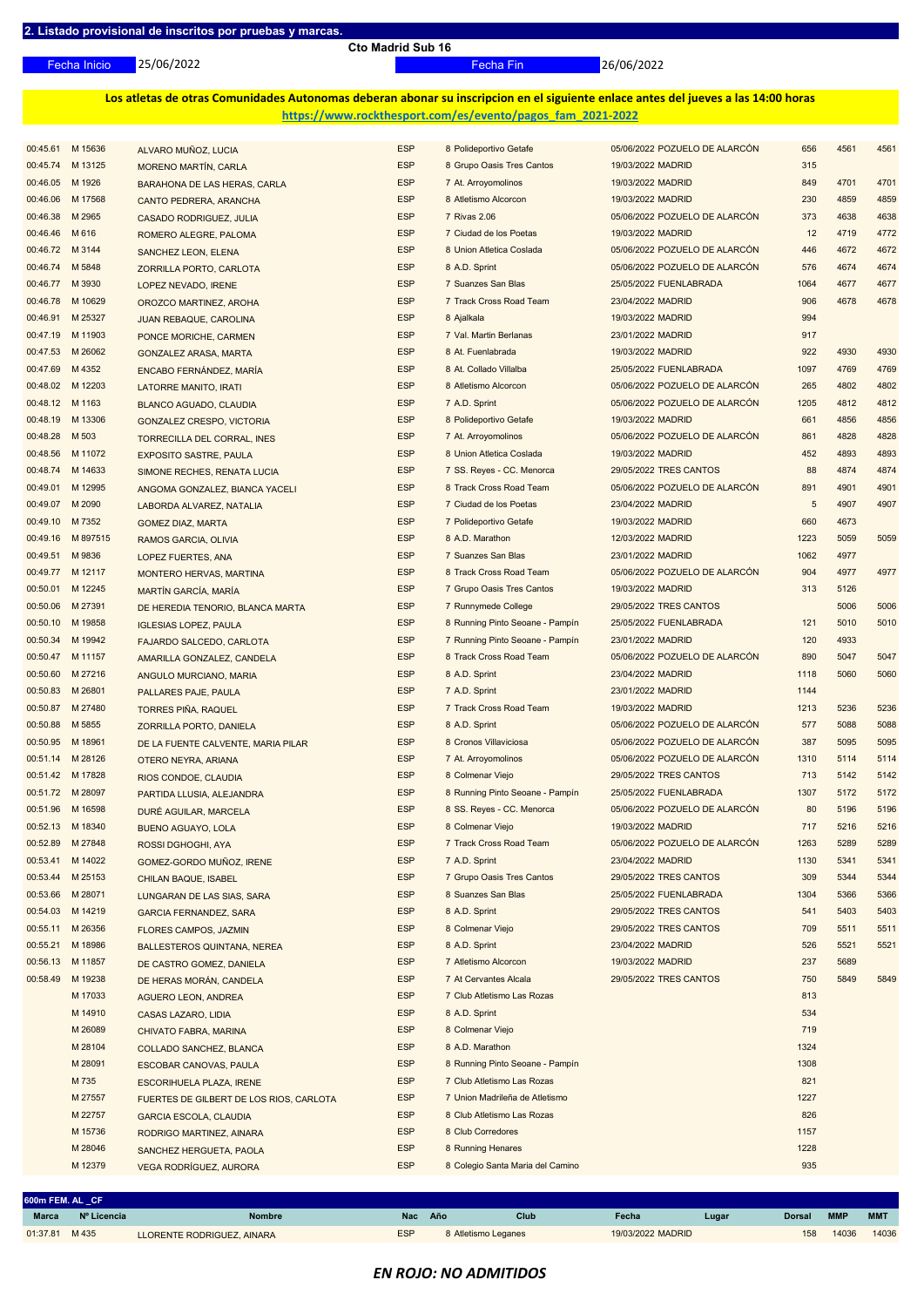**1.000m FEM. AL \_CF**

**Cto Madrid Sub 16**

25/06/2022 Fecha Inicio Fecha Fin 26/06/2022

**Los atletas de otras Comunidades Autonomas deberan abonar su inscripcion en el siguiente enlace antes del jueves a las 14:00 horas https://www.rockthesport.com/es/evento/pagos\_fam\_2021-2022**

| 01:40.62         | M 4460           | CARPINTERO JIMENEZ, MANUELA        | <b>ESP</b> | 8 A.D. Sprint                   | 15/06/2022 ARGANDA DEL REY | 532  | 14062 | 14062 |
|------------------|------------------|------------------------------------|------------|---------------------------------|----------------------------|------|-------|-------|
| 01:41.32         | M 147            | <b>GONZALEZ GALAN, CARLOTA</b>     | <b>ESP</b> | 7 A.A. Mostoles                 | 14/05/2022 PINTO           | 795  | 14132 | 14132 |
| 01:42.55 M 7841  |                  | <b>BENITO MOJON, JULIA</b>         | <b>ESP</b> | 7 At. Arroyomolinos             | 15/06/2022 ARGANDA DEL REY | 850  | 14255 | 14255 |
| 01:44.04         | M 5962           | <b>LECHON DIEZ, LAURA</b>          | <b>ESP</b> | 7 A.A. Mostoles                 | 19/03/2022 MADRID          | 799  | 14810 | 14810 |
| 01:44.83         | M 598            | PANIAGUA FERNANDEZ, ELSA           | <b>ESP</b> | 7 A.A. Mostoles                 | 14/05/2022 Pinto           | 806  | 14483 | 14483 |
| 01:45.59         | M 19850          | QUERO OCAÑA, MARIA                 | <b>ESP</b> | 7 Running Pinto Seoane - Pampín | 15/06/2022 Arganda Del Rey | 122  | 14559 | 14559 |
| 01:46.56         | M 8739           | <b>MORALES CANO, INES</b>          | <b>ESP</b> | 7 A.D. Marathon                 | 19/03/2022 MADRID          | 636  | 14799 | 14963 |
| 01:46.79         | M 10370          | LOPEZ CANO, MARTA                  | <b>ESP</b> | 8 Marathon Aranjuez             | 14/05/2022 PINTO           | 1015 | 14679 | 14679 |
| 01:46.99         | M 14689          | <b>GARCIA ALVAREZ, HELENA</b>      | <b>ESP</b> | 8 Rivas 2.06                    | 08/05/2022 ARGANDA DEL REY | 374  | 14699 | 14699 |
| 01:47.78 M 6685  |                  | HERRERO PARADA, VALENTINA          | <b>ESP</b> | 8 Club Atletismo Las Rozas      | 27/05/2022 ARGANDA DEL REY | 829  | 14778 | 14778 |
| 01:47.87         | M 3930           | LOPEZ NEVADO, IRENE                | <b>ESP</b> | 7 Suanzes San Blas              | 19/03/2022 MADRID          | 1064 | 14773 | 14843 |
| 01:48.08 M 386   |                  | <b>GUTIERREZ AYUSO, EMMA</b>       | <b>ESP</b> | 7 Suanzes San Blas              | 26/02/2022 ARGANDA DEL REY | 1053 | 14808 | 14808 |
| 01:48.47         | M 7913           | ALAMO ASENSIO, AFRICA              | <b>ESP</b> | 7 SS. Reyes - CC. Menorca       | 14/05/2022 PINTO           | 58   | 14847 | 14847 |
| 01:48.56         | M 10629          | OROZCO MARTINEZ, AROHA             | <b>ESP</b> | 7 Track Cross Road Team         | 14/05/2022 PINTO           | 906  | 14856 | 14856 |
| 01:48.83         | M 25008          | RIOS SERRANO, ANA                  | <b>ESP</b> | 7 A. A. Moratalaz               | 15/06/2022 ARGANDA DEL REY | 1148 | 14883 | 14883 |
| 01:49.22         | M 9246           | <b>IBAÑEZ ARMAS, BELEN</b>         | <b>ESP</b> | 8 SS. Reyes - CC. Menorca       | 14/05/2022 PINTO           | 57   | 14922 | 14922 |
| 01:49.77         | M 9836           | LOPEZ FUERTES, ANA                 | <b>ESP</b> | 7 Suanzes San Blas              | 15/06/2022 ARGANDA DEL REY | 1062 | 14977 | 14977 |
| 01:50.20         | M 16521          | <b>GARCIA GUILLEN, ALEXIA</b>      | <b>ESP</b> | 8 Ajalkala                      | 26/02/2022 ARGANDA DEL REY | 992  | 15020 | 15020 |
| 01:50.41 M 26765 |                  | <b>REYES NAVARRO, IRENE</b>        | <b>ESP</b> | 8 Rivas 2.06                    | 19/03/2022 MADRID          | 378  | 15082 | 15082 |
| 01:51.33         | M 19032          | <b>BRIFFETT GALVAN, MARIA</b>      | <b>ESP</b> | 7 A. A. Moratalaz               | 29/01/2022 MADRID          | 729  | 15244 |       |
| 01:51.42         | M 12606          | <b>GARCÍA VILLA, JIMENA</b>        | <b>ESP</b> | 7 At. Collado Villalba          | 08/05/2022 ARGANDA DEL REY | 1098 | 15142 | 15142 |
| 01:52.58         | M 15636          | ALVARO MUÑOZ, LUCIA                | <b>ESP</b> | 8 Polideportivo Getafe          | 20/02/2022 MADRID          | 656  | 15276 | 15276 |
| 01:52.83         | M 17196          | DEL BURGO MAQUEDA, FATIMA          | <b>ESP</b> | 7 At Cervantes Alcala           | 15/06/2022 ARGANDA DEL REY | 751  | 15283 | 15283 |
| 01:53.50         | M 16523          | FERNANDEZ ROY, RAQUEL              | <b>ESP</b> | 8 Ajalkala                      | 12/03/2022 MADRID          | 991  |       |       |
| 01:55.34         | M 15667          | AYALA RENDEROS, ANDREA GEORGINA    | <b>ESP</b> | 7 Ardillas-Escorial             | 19/03/2022 MADRID          | 456  | 14853 | 15564 |
| 01:56.12 M 3454  |                  | DE LA PEÑA CANTERO, NEREA          | <b>ESP</b> | 8 Union Atletica Coslada        | 29/01/2022 LEGANÉS         | 451  | 15612 | 15612 |
| 01:56.41         | M 26388          | RUIZ POSTIGO, ANE                  | <b>ESP</b> | 8 Ardillas-Escorial             | 27/02/2022 COLMENAR VIEJO  | 472  | 15641 | 15641 |
| 01:57.22         | M 17481          | <b>GOMEZ GIL, LUCIA</b>            | <b>ESP</b> | 8 A.D. Marathon                 | 14/05/2022 Pinto           | 623  | 15722 | 15722 |
| 01:58.07         | M 9244           | <b>GUZMÁN RUBIO, ALEA</b>          | <b>ESP</b> | 7 SS. Reyes - CC. Menorca       | 15/06/2022 ARGANDA DEL REY | 60   | 15716 | 15807 |
| 01:58.16 M 9259  |                  | VIGO RODRIGUEZ, ALEJANDRA          | <b>ESP</b> | 8 SS. Reyes - CC. Menorca       | 15/06/2022 ARGANDA DEL REY | 56   | 15816 | 15816 |
| 01:58.34 M 26062 |                  | <b>GONZALEZ ARASA, MARTA</b>       | <b>ESP</b> | 8 At. Fuenlabrada               | 08/05/2022 ARGANDA DEL REY | 922  | 15834 | 15834 |
| 01:59.61 M 16214 |                  | MEJÍA FIDALGO, AINARA              | <b>ESP</b> | 7 SS. Reyes - CC. Menorca       | 14/05/2022 PINTO           | 62   | 15948 | 15961 |
| 01:59.93 M 26301 |                  | RODRIGUEZ BOÑAR, SARA              | <b>ESP</b> | 7 Rivas 2.06                    | 15/06/2022 ARGANDA DEL REY | 379  | 15993 | 15993 |
|                  | 02:00.07 M 18982 | <b>HERREROS GARCIA, CARLA</b>      | <b>ESP</b> | 7 A. A. Moratalaz               | 27/05/2022 ARGANDA DEL REY | 735  | 20007 | 20007 |
| 02:02.06         | M 15238          | HERRERO CORTES, CANDELA            | <b>ESP</b> | 7 Atletismo Leganes             | 08/05/2022 ARGANDA DEL REY | 156  | 20206 | 20206 |
| 02:02.69 M 19858 |                  | <b>IGLESIAS LOPEZ, PAULA</b>       | <b>ESP</b> | 8 Running Pinto Seoane - Pampín | 29/01/2022 LEGANÉS         | 121  | 20269 | 20269 |
| 02:02.94         | M 26213          | DEL PUERTO ARMIJOS, SARAH          | <b>ESP</b> | 7 Track Cross Road Team         | 05/03/2022 MADRID          | 897  | 20294 | 20294 |
| 02:07.99 M 24973 |                  | GARCIA OQUENDO, ELISA VALENTINA    | <b>ESP</b> | 8 Suanzes San Blas              | 26/02/2022 ARGANDA DEL REY | 1051 | 20799 | 20799 |
| 02:10.82 M 26441 |                  | DIAZ-DELGADO MENCHERO, SARA        | <b>ESP</b> | 8 Atletismo Alcorcon            | 06/03/2022 LEGANÉS         | 241  | 21082 | 21082 |
| 02:12.18 M 27041 |                  | PEREZ DE LANDAZABAL GUARDIA, SELMA | <b>ESP</b> | 8 Fuenla Runners                | 19/03/2022 MADRID          | 1171 | 21529 | 21529 |
| 02:15.86 M 25153 |                  | <b>CHILAN BAQUE, ISABEL</b>        | <b>ESP</b> | 7 Grupo Oasis Tres Cantos       | 14/05/2022 PINTO           | 309  | 21586 | 21586 |
|                  | M 28104          | COLLADO SANCHEZ, BLANCA            | <b>ESP</b> | 8 A.D. Marathon                 |                            | 1324 |       |       |
|                  |                  |                                    |            |                                 |                            |      |       |       |

| <b>Marca</b>     | Nº Licencia  | <b>Nombre</b>                   | <b>Nac</b> | Año | Club                      | Fecha                      | Lugar | <b>Dorsal</b> | <b>MMP</b> | <b>MMT</b> |
|------------------|--------------|---------------------------------|------------|-----|---------------------------|----------------------------|-------|---------------|------------|------------|
| 02:56.2          | <b>CU 18</b> | <b>GUIJARRO ALGARRA, MONICA</b> | <b>ESP</b> |     | 7 Atletismo Cuenca        | 26/02/2022 CUENCA          |       | 538           | 30139      |            |
| 03:06.07         | M 147        | <b>GONZALEZ GALAN, CARLOTA</b>  | <b>ESP</b> |     | 7 A.A. Mostoles           | 13/02/2022 MADRID          |       | 795           | 30607      | 30607      |
| 03:06.33         | TO 5196      | <b>SANCHEZ GARCIA, LUCIA</b>    | <b>ESP</b> |     | 7 Atletismo Seseña        | 05/03/2022 MADRID          |       | 747           | 30829      | 30923      |
| 03:06.93         | M 7841       | <b>BENITO MOJON, JULIA</b>      | <b>ESP</b> |     | 7 At. Arroyomolinos       | 13/02/2022 MADRID          |       | 850           | 30693      | 30693      |
| 03:12.37         | M 10354      | <b>GARCIA VENTURA, ROCIO</b>    | <b>ESP</b> |     | 8 Ardillas-Escorial       | 07/05/2022 ARGANDA DEL REY |       | 462           | 31032      | 31237      |
| 03:16.08         | M 14689      | <b>GARCIA ALVAREZ, HELENA</b>   | <b>ESP</b> |     | 8 Rivas 2.06              | 19/03/2022 MADRID          |       | 374           | 32002      | 32002      |
| 03:17.12         | M 3324       | <b>VARGAS GUTIERREZ, ALICIA</b> | <b>ESP</b> |     | 8 A.A. Mostoles           | 19/03/2022 MADRID          |       | 812           | 32501      | 32774      |
| 03:18.94 M 7913  |              | ALAMO ASENSIO, AFRICA           | <b>ESP</b> |     | 7 SS. Reyes - CC. Menorca | 12/02/2022 ARGANDA DEL REY |       | 58            | 31894      | 31894      |
| 03:21.63         | M 6182       | <b>AGUIRRE CENTENO, LEIRE</b>   | <b>ESP</b> |     | 7 A.D. Sprint             | 19/03/2022 MADRID          |       | 522           | 32530      |            |
| 03:26.52 M 9246  |              | <b>IBAÑEZ ARMAS, BELEN</b>      | <b>ESP</b> |     | 8 SS. Reyes - CC. Menorca | 05/02/2022 ALCOBENDAS      |       | 57            | 32423      | 32652      |
| 03:26.77         | M 18721      | CASTELLÓ BLASCO, SUE            | <b>ESP</b> |     | 7 Ardillas-Escorial       | 05/03/2022 MADRID          |       | 470           | 33003      | 33003      |
| 03:28.11 M 9259  |              | VIGO RODRIGUEZ, ALEJANDRA       | <b>ESP</b> |     | 8 SS. Reyes - CC. Menorca | 19/03/2022 MADRID          |       | 56            | 33694      | 33731      |
| 03:31.85         | M 15086      | <b>CARBALLO SANZ, ERIKA</b>     | <b>ESP</b> |     | 8 Atletismo Alcorcon      | 19/03/2022 MADRID          |       | 232           | 33467      |            |
| 03:35.15 M 15116 |              | LOPEZ SELFA, LYDIA              | <b>ESP</b> |     | 7 Atletismo Alcorcon      | 19/03/2022 MADRID          |       | 269           | 33285      | 33800      |
| 03:40.02 M 19465 |              | <b>MORENO RUEDA, IRENE</b>      | <b>ESP</b> |     | 8 Running Henares         | 19/03/2022 MADRID          |       | 1023          | 34704      | 34704      |
| 03:40.26         | M 27200      | <b>ESTEBAN VERDUGO, LUNA</b>    | <b>ESP</b> |     | 8 A. A. Moratalaz         | 21/05/2022 ALCOBENDAS      |       | 1170          | 34026      | 34026      |
| 03:40.43         | M 15334      | ROMERO COBO, LAURA              | <b>ESP</b> |     | 7 Suanzes San Blas        | 19/03/2022 MADRID          |       | 1075          |            |            |
| 03:41.17         | M 2086       | AGUADO COSANO, LIDIA            | <b>ESP</b> |     | 8 Ciudad de los Poetas    | 21/05/2022 ALCOBENDAS      |       |               | 34117      | 34117      |
| 03:43.99         | M 16157      | BENAYAS BEJARANO, AROA          | <b>ESP</b> |     | 8 Atletismo Moralzarzal   | 07/05/2022 ARGANDA DEL REY |       | 874           | 34399      | 34399      |
| 03:48.21         | M 9244       | <b>GUZMÁN RUBIO, ALEA</b>       | <b>ESP</b> |     | 7 SS. Reyes - CC. Menorca | 05/02/2022 ALCOBENDAS      |       | 60            | 33864      | 34821      |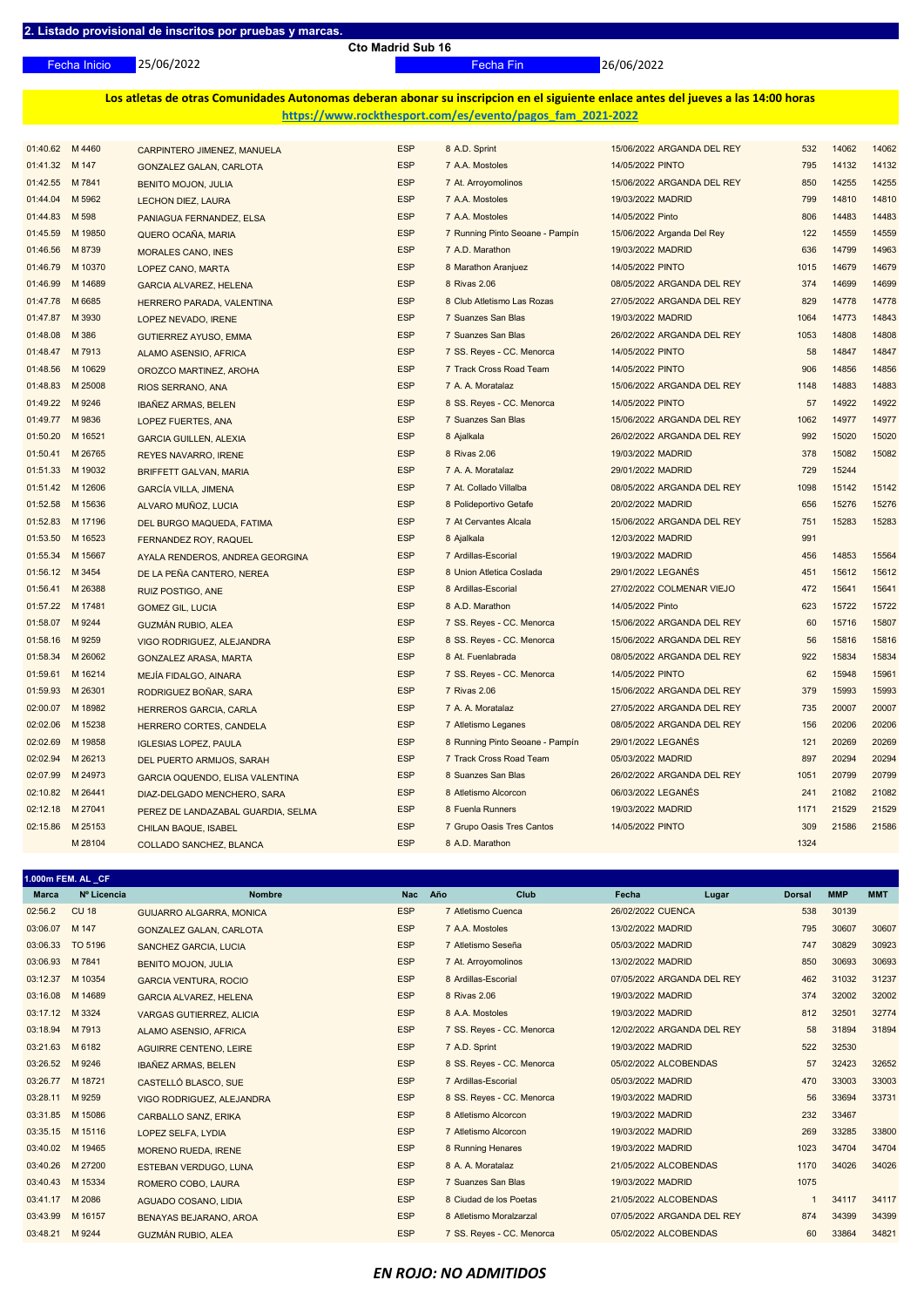25/06/2022 Fecha Inicio Fecha Fin 26/06/2022

**Los atletas de otras Comunidades Autonomas deberan abonar su inscripcion en el siguiente enlace antes del jueves a las 14:00 horas https://www.rockthesport.com/es/evento/pagos\_fam\_2021-2022**

| 03:52.38 M 934   |         | RECHE CAZORLA, ARIADNA  | <b>ESP</b> | 8 Grupo Oasis Tres Cantos | 19/03/2022 MADRID | 318  | 35366 | 35366 |
|------------------|---------|-------------------------|------------|---------------------------|-------------------|------|-------|-------|
| 03:52.47         | M 223   | YAO GARCIA, YVONNE      | <b>ESP</b> | 7 Atletismo Leganes       | 19/03/2022 MADRID | 176  | 34248 | 40328 |
| 03:53.12 M 15087 |         | CARBALLO SANZ, MARA     | <b>ESP</b> | 8 Atletismo Alcorcon      | 19/03/2022 MADRID | 231  | 35307 |       |
| 03:53.53 M 24569 |         | GÓMEZ FERNÁNDEZ, MARINA | <b>ESP</b> | 8 Rivas 2.06              | 19/03/2022 MADRID | 376  |       |       |
| 03:53.60 M 16246 |         | LOPEZ DE JUAN, CLAUDIA  | <b>ESP</b> | 7 Grupo Oasis Tres Cantos | 19/03/2022 MADRID | 312  | 35870 | 35870 |
| 04:07.33         | M 16214 | MEJÍA FIDALGO, AINARA   | <b>ESP</b> | 7 SS. Reyes - CC. Menorca | 05/03/2022 MADRID | 62   | 34415 | 41909 |
|                  | M 15689 | CALVO BARBELLIDO, INES  | <b>ESP</b> | 7 Grupo Oasis Tres Cantos |                   | 308  | 33723 |       |
|                  | M 14557 | CANTALEJO MARÍN, MARÍA  | <b>ESP</b> | 7 E.A. Majadahonda        |                   | 941  |       |       |
|                  | M 17464 | PEREZ MILLAN, GADEA     | <b>ESP</b> | 8 A.D. Marathon           |                   | 1221 |       |       |

|                  | 1.500m Obst. FEM. CF |                               |            |                      |             |                   |       |               |            |            |
|------------------|----------------------|-------------------------------|------------|----------------------|-------------|-------------------|-------|---------------|------------|------------|
| Marca            | Nº Licencia          | <b>Nombre</b>                 | <b>Nac</b> | Año                  | <b>Club</b> | Fecha             | Lugar | <b>Dorsal</b> | <b>MMP</b> | <b>MMT</b> |
| 05:49.18 M 12218 |                      | RODRIGUEZ VIZCAINO, AITANA    | <b>ESP</b> | 7 Edward Athletic    |             | 04/06/2022 MADRID |       | 201           | 54437      | 54918      |
| 05:59.81         | M 2933               | DERBAIX ESTEVE, ANA           | <b>ESP</b> | 7 Club Corredores    |             | 23/04/2022 MADRID |       | 43            | 55981      | 55981      |
| 06:02.35 M 12241 |                      | RODRIGUEZ RUANO, CLAUDIA      | <b>ESP</b> | 8 Edward Athletic    |             | 04/06/2022 MADRID |       | 206           | 60235      | 60235      |
| 06:10.60 M 3725  |                      | DIAZ GONZÁLEZ, ELSA           | <b>ESP</b> | 8 Colmenar Viejo     |             | 04/06/2022 MADRID |       | 708           | 61060      | 61060      |
| 06:15.99         | M 10961              | LANZAT ALBALADEJO, NADIA      | <b>ESP</b> | 8 Colmenar Viejo     |             | 04/06/2022 MADRID |       | 715           | 61599      | 61599      |
| 06:22.20         | M 16521              | <b>GARCIA GUILLEN, ALEXIA</b> | <b>ESP</b> | 8 Ajalkala           |             | 04/06/2022 MADRID |       | 992           | 62220      | 62220      |
| 06:26.47         | M 15734              | ARIAS BELZER, SARA ISABEL     | <b>ESP</b> | 8 Club Corredores    |             | 04/06/2022 MADRID |       | 1158          | 62647      | 62647      |
| 06:31.21         | M 11858              | DE CASTRO GOMEZ, PAULA        | <b>ESP</b> | 8 Atletismo Alcorcon |             | 04/06/2022 MADRID |       | 238           | 63121      | 63121      |
|                  | M 7704               | LEMUS YEGUAS, GABRIELLE       | <b>ESP</b> | 7 A.A. Mostoles      |             |                   |       | 800           |            |            |

| 3.000m FEM. AL  CF |             |                               |            |                          |                        |       |               |            |            |
|--------------------|-------------|-------------------------------|------------|--------------------------|------------------------|-------|---------------|------------|------------|
| <b>Marca</b>       | Nº Licencia | <b>Nombre</b>                 | <b>Nac</b> | Año<br><b>Club</b>       | Fecha                  | Lugar | <b>Dorsal</b> | <b>MMP</b> | <b>MMT</b> |
| 10:54.49 M 18722   |             | CASTELLÓ BLASCO, LYDIA        | <b>ESP</b> | 7 Ardillas-Escorial      | 29/01/2022 MADRID      |       | 468           |            |            |
| 11:01.02 TO 5025   |             | CARNERERO VILLANUEVA, ROCIO   | <b>ESP</b> | 7 Atletismo Seseña       | 26/02/2022 TOLEDO      |       | 728           | 110102     | 110102     |
| 11:14.00 M 4483    |             | <b>SERRANO MERA, SARA</b>     | <b>ESP</b> | 8 Ardillas-Escorial      | 25/05/2022 FUENLABRADA |       | 454           | 111400     | 111400     |
| 11:16.25 M 4493    |             | <b>MOLINA MAROTO, CANDELA</b> | <b>ESP</b> | 8 Ardillas-Escorial      | 19/02/2022 MADRID      |       | 460           | 111625     | 111625     |
| 11:48.73 M 14576   |             | DE FRUTOS LANCHA, LUCIA       | <b>ESP</b> | 8 Union Atletica Coslada | 19/03/2022 MADRID      |       | 449           | 120874     | 120874     |
| 11:54.14 M 13311   |             | ZARAGOZA CIRUJANO, NEREA      | <b>ESP</b> | 8 Polideportivo Getafe   | 19/02/2022 MADRID      |       | 671           | 121204     | 121204     |
| 11:57.91 M 26801   |             | <b>PALLARES PAJE, PAULA</b>   | <b>ESP</b> | 7 A.D. Sprint            | 19/02/2022 MADRID      |       | 1144          | 115791     | 115791     |
| 12:00.71 M 13380   |             | MUÑOZ PLAZA, SUSANA           | <b>ESP</b> | 8 Polideportivo Getafe   | 14/05/2022 PINTO       |       | 666           | 120071     | 120071     |
| 12:10.52 M 10257   |             | <b>SERRANO MERA, CARLA</b>    | <b>ESP</b> | 8 Ardillas-Escorial      | 25/05/2022 FUENLABRADA |       | 455           | 121052     | 121052     |
| 12:37.81 M 18016   |             | <b>GARCIA MARTÍN, ANA</b>     | <b>ESP</b> | 7 Rivas 2.06             | 19/03/2022 MADRID      |       | 375           | 140297     | 140297     |

#### **100m vallas (0,762) JUV/CAD FEM. AL\_CF**

| <b>Marca</b> | Nº Licencia   | <b>Nombre</b>                       | Nac Año    | Club                             | Fecha             | Lugar                      | <b>Dorsal</b> | <b>MMP</b> | <b>MMT</b> |
|--------------|---------------|-------------------------------------|------------|----------------------------------|-------------------|----------------------------|---------------|------------|------------|
| 14.56        | M 6346        | <b>GARCIA RAMIREZ, CARLA</b>        | <b>ESP</b> | 7 Atletismo Alcorcon             | 29/05/2022 SORIA  |                            | 252           | 1456       | 1456       |
| 14.80        | M 875         | ROBLEDO MUÑOZ, LUCIA                | <b>ESP</b> | 7 Club Corredores                |                   | 06/05/2022 ARGANDA DEL REY | 51            | 1480       | 1480       |
| 15.16        | M 5309        | KRASNITSKAYA GAIKO, VALERIA         | <b>ESP</b> | 8 A.D. Marathon                  | 29/05/2022 SORIA  |                            | 628           | 1516       | 1516       |
| 15.80        | M 1456        | BERENGUER GARCIA, PAULA             | <b>ESP</b> | 8 A.D. Sprint                    |                   | 10/06/2022 ARGANDA DEL REY | 527           | 1580       | 1580       |
| 15.92        | M 22711       | BERMUDEZ PARRA, PAULA               | <b>ESP</b> | 8 Club Corredores                |                   | 06/05/2022 ARGANDA DEL REY | 38            | 1592       | 1592       |
| 16.42        | M 4726        | <b>MURCIA CONDE, NUR</b>            | <b>ESP</b> | 7 A.D. Marathon                  |                   | 10/06/2022 ARGANDA DEL REY | 639           | 1642       | 1642       |
| 16.50        | M 13652       | SACRISTAN LOPEZ DE LAS HAZAS, IRENE | <b>ESP</b> | 7 ED Santander                   |                   | 06/05/2022 ARGANDA DEL REY | 20            | 1650       | 1650       |
| 16.60        | M 13646       | JIMENEZ ARMELE, GABRIELA            | <b>ESP</b> | 8 A.D. Sprint                    |                   | 10/06/2022 ARGANDA DEL REY | 553           | 1660       | 1660       |
| 16.75        | M 12544       | PIÑERO CUADRA, CARLOTA              | <b>ESP</b> | 8 At. Arroyomolinos              |                   | 10/06/2022 ARGANDA DEL REY | 859           | 1675       | 1675       |
| 16.81        | M 13074       | <b>GUERRERO IRUELA, KIRA</b>        | <b>ESP</b> | 7 Cronos Villaviciosa            |                   | 10/06/2022 ARGANDA DEL REY | 389           | 1681       | 1681       |
| 16.83        | M 3852        | PEÑALVER MEJÍAS, VALERIA            | <b>ESP</b> | 7 Edward Athletic                |                   | 06/05/2022 ARGANDA DEL REY | 204           | 1682       | 1683       |
| 17.88        | M 2719        | HERNANDEZ FERMOSELL, VIOLETA        | <b>ESP</b> | 8 Colmenar Viejo                 |                   | 15/06/2022 ARGANDA DEL REY | 703           | 1788       | 1788       |
| 17.93        | M 17668       | <b>GUERRERO IRUELA, DIGNA</b>       | <b>ESP</b> | 7 Cronos Villaviciosa            |                   | 06/05/2022 ARGANDA DEL REY | 390           | 1793       | 1793       |
| 18.08        | <b>TO 102</b> | MINGUEZ SORIANO, AROA               | <b>ESP</b> | 7 Atletismo Noves                | 26/03/2022 TOLEDO |                            | 490           | 1729       | 1808       |
| 18.38        | M 5848        | ZORRILLA PORTO, CARLOTA             | <b>ESP</b> | 8 A.D. Sprint                    |                   | 10/06/2022 ARGANDA DEL REY | 576           | 1838       | 1838       |
| 18.46        | M 18002       | <b>TENA SUAREZ, CARLOTA</b>         | <b>ESP</b> | 8 Edward Athletic                |                   | 10/06/2022 ARGANDA DEL REY | 207           | 1846       | 1846       |
| 18.60        | M 7656        | PEREZ ARRIBAS, CARMEN               | <b>ESP</b> | 8 At. Arroyomolinos              |                   | 15/06/2022 ARGANDA DEL REY | 857           | 1860       | 1860       |
| 18.66        | M 6197        | <b>CUBILLO ESTEBAN, ISABEL</b>      | <b>ESP</b> | 7 A.D. Sprint                    |                   | 15/06/2022 ARGANDA DEL REY | 535           | 1866       | 1866       |
| 19.19        | M 14035       | HERRERO MIGUEL, CANDELA             | <b>ESP</b> | 8 Union Atletica Coslada         |                   | 27/05/2022 ARGANDA DEL REY | 442           | 1919       | 1919       |
| 19.40        | M 19497       | ALVAREZ RUBIO, ROCIO                | <b>ESP</b> | 7 Club Atletismo Las Rozas       |                   | 15/06/2022 ARGANDA DEL REY | 815           | 1940       | 1940       |
|              | M 17033       | <b>AGUERO LEON, ANDREA</b>          | <b>ESP</b> | 7 Club Atletismo Las Rozas       |                   |                            | 813           |            |            |
|              | M 17426       | <b>BARCHINO CUBAS, NATALIA</b>      | <b>ESP</b> | 7 A.D. Marathon                  |                   |                            | 615           | 1851       |            |
|              | M 807         | <b>GALVEZ GARRIDO, LAURA</b>        | <b>ESP</b> | 7 Atletismo Leganes              |                   |                            | 149           |            |            |
|              | M 27603       | <b>GARCÍA FLAK, MAYA</b>            | <b>ESP</b> | 8 Marathon Aranjuez              |                   |                            | 1232          |            |            |
|              | M 13306       | GONZALEZ CRESPO, VICTORIA           | <b>ESP</b> | 8 Polideportivo Getafe           |                   |                            | 661           |            |            |
|              | M 24571       | HERNÁNDEZ MARTÍN, ELENA             | <b>ESP</b> | 8 Club Corredores                |                   |                            | 46            |            |            |
|              | M 9009        | <b>HERVAS CASCALES, MARINA</b>      | <b>ESP</b> | 7 A.A. Mostoles                  |                   |                            | 798           | 1780       |            |
|              | M 15295       | HIDALGO ROYO, MARÍA                 | <b>ESP</b> | 7 Colegio Santa Maria del Camino |                   |                            | 933           | 1819       |            |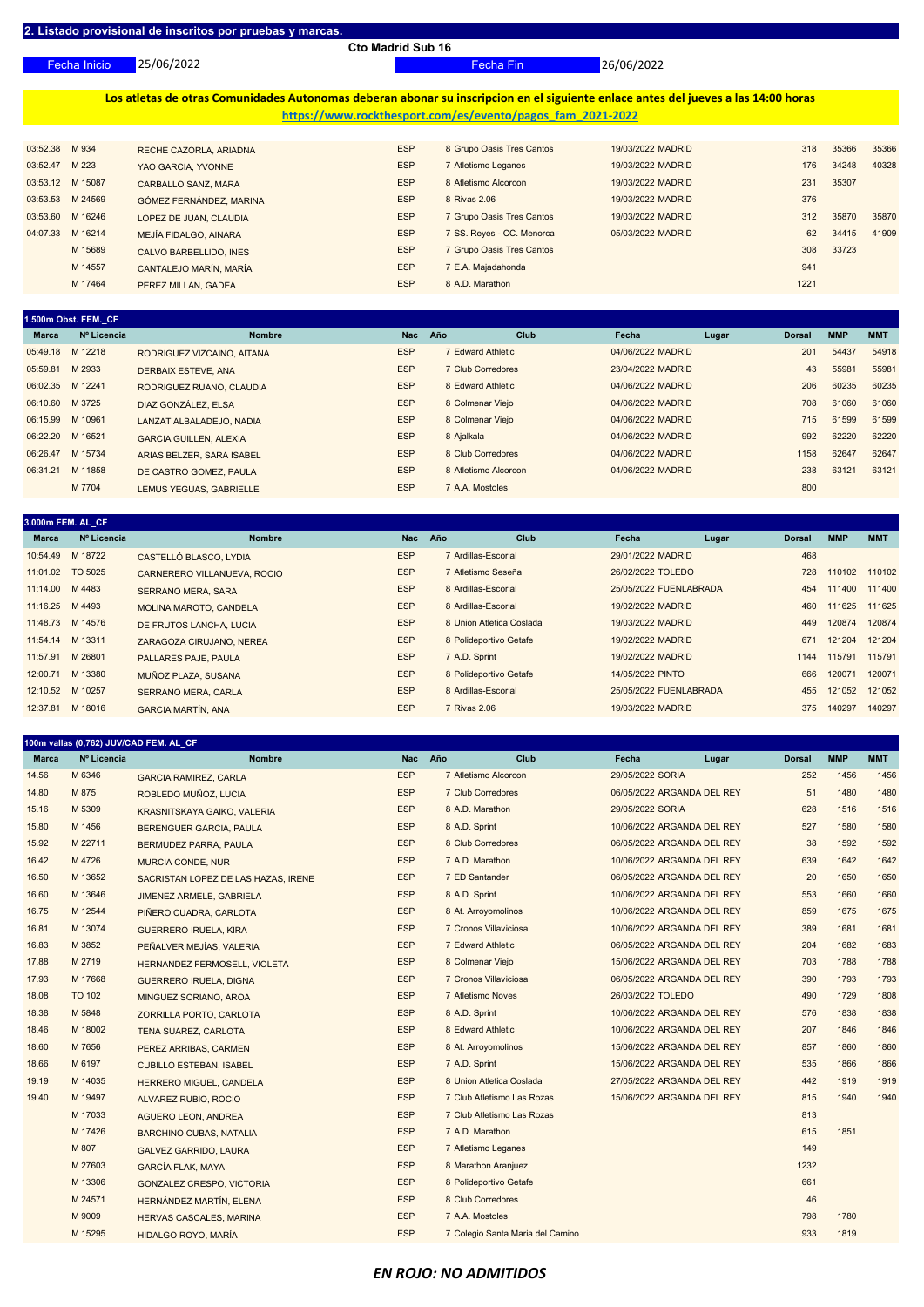25/06/2022 Fecha Inicio Fecha Fin 26/06/2022

### **Los atletas de otras Comunidades Autonomas deberan abonar su inscripcion en el siguiente enlace antes del jueves a las 14:00 horas https://www.rockthesport.com/es/evento/pagos\_fam\_2021-2022**

| M 25327 | <b>JUAN REBAQUE, CAROLINA</b> | <b>ESP</b> | 8 Ajalkala         | 994  |      |
|---------|-------------------------------|------------|--------------------|------|------|
| M 9154  | MARTINEZ SALCEDO, ZOE         | <b>ESP</b> | 8 Suanzes San Blas | 1068 |      |
| M 14337 | PAEZ VILCHES, LAURA           | <b>ESP</b> | 8 Ajalkala         | 998  |      |
| M 11671 | PIÑAN BERMUDO, INES           | <b>ESP</b> | 7 A.A. Valdemoro   | 689  | 1833 |
| M 19413 | RODRÍGUEZ MAISTERRA, ANA      | <b>ESP</b> | 7 A.D. Sprint      | 569  |      |

|                 | 300m vallas (0,762) FEM. AL_CF |                                     |            |     |                                |                        |       |               |            |            |
|-----------------|--------------------------------|-------------------------------------|------------|-----|--------------------------------|------------------------|-------|---------------|------------|------------|
| <b>Marca</b>    | Nº Licencia                    | <b>Nombre</b>                       | <b>Nac</b> | Año | Club                           | Fecha                  | Lugar | <b>Dorsal</b> | <b>MMP</b> | <b>MMT</b> |
| 00:44.10        | M 6346                         | <b>GARCIA RAMIREZ, CARLA</b>        | <b>ESP</b> |     | 7 Atletismo Alcorcon           | 17/06/2022 Madrid      |       | 252           | 4410       | 4410       |
| 00:47.22 M 2743 |                                | PALANCAR GONZALEZ, ISABEL           | <b>ESP</b> |     | 7 Atletismo Moralzarzal        | 17/06/2022 MADRID      |       | 885           | 4722       | 4722       |
|                 | 00:47.68 M 13416               | DIAZ GALLEGO, ALEJANDRA             | <b>ESP</b> |     | 8 Polideportivo Getafe         | 17/06/2022 MADRID      |       | 659           | 4768       | 4768       |
| 00:47.77        | M 13646                        | <b>JIMENEZ ARMELE, GABRIELA</b>     | <b>ESP</b> |     | 8 A.D. Sprint                  | 17/06/2022 MADRID      |       | 553           | 4777       | 4777       |
| 00:48.95 M 7354 |                                | NATER CURUNGAL, KAROLINA            | <b>GBS</b> |     | 7 Lynze Parla                  | 17/06/2022 MADRID      |       | 336           | 4895       | 4895       |
| 00:49.05        | M 3725                         | DIAZ GONZÁLEZ, ELSA                 | <b>ESP</b> |     | 8 Colmenar Viejo               | 17/06/2022 MADRID      |       | 708           | 4905       | 4905       |
| 00:50.04        | M 14557                        | CANTALEJO MARÍN, MARÍA              | <b>ESP</b> |     | 7 E.A. Majadahonda             | 29/05/2022 TRES CANTOS |       | 941           | 5004       | 5004       |
| 00:50.61        | M 2310                         | <b>GARCIA ASENJO CASTO, MARIA</b>   | <b>ESP</b> |     | 8 A.A. Valdemoro               | 15/05/2022 LEGANÉS     |       | 679           | 5061       | 5061       |
| 00:51.20 M 4935 |                                | <b>MARTINEZ MARZAL, NURIA</b>       | <b>ESP</b> |     | 8 Cronos Villaviciosa          | 29/05/2022 TRES CANTOS |       | 385           | 5120       | 5120       |
|                 | 00:51.52 M 13074               | <b>GUERRERO IRUELA, KIRA</b>        | <b>ESP</b> |     | 7 Cronos Villaviciosa          | 17/06/2022 MADRID      |       | 389           | 5112       | 5152       |
| 00:52.08        | TO 102                         | MINGUEZ SORIANO, AROA               | <b>ESP</b> |     | 7 Atletismo Noves              | 22/05/2022 ALBACETE    |       | 490           | 5201       | 5208       |
| 00:52.59        | M 17283                        | SERNA CAMPOS, GENOVEVA              | <b>ESP</b> |     | 7 Titanes Villanueva Pardillo  | 15/05/2022 LEGANÉS     |       | 1293          | 5259       | 5259       |
| 00:52.69        | M 5280                         | LAMUEDRA JIMÉNEZ, BELÉN             | <b>ESP</b> |     | 7 Edward Athletic              | 29/05/2022 TRES CANTOS |       | 203           | 5269       | 5269       |
| 00:52.93        | M 12544                        | PIÑERO CUADRA, CARLOTA              | <b>ESP</b> |     | 8 At. Arroyomolinos            | 29/05/2022 TRES CANTOS |       | 859           | 5293       | 5293       |
| 00:53.58        | M 16879                        | <b>MOLINA MARTIN, VEGA</b>          | <b>ESP</b> |     | 8 Ajalkala                     | 15/05/2022 LEGANÉS     |       | 996           | 5358       | 5358       |
| 00:53.64        | M 24337                        | SCHROLL PIZARRO, ZOË                | <b>ESP</b> |     | 8 Cronos Villaviciosa          | 29/05/2022 TRES CANTOS |       | 391           | 5364       | 5364       |
|                 | 00:55.22 M 14530               | <b>GARGALLO SANMARTIN, CRISTINA</b> | <b>ESP</b> |     | 8 Club Corredores              | 15/05/2022 LEGANÉS     |       | 44            | 5522       | 5522       |
|                 | 00:55.30 M 28137               | NIKOLIC, BIANCA TABOADA             | <b>GBR</b> |     | 8 Runnymede College            | 29/05/2022 TRES CANTOS |       |               | 5530       | 5530       |
|                 | 00:55.92 M 24992               | <b>GARCIA LAYA, AMANDA</b>          | <b>ESP</b> |     | 7 E.A. Majadahonda             | 29/05/2022 TRES CANTOS |       | 966           | 5592       | 5592       |
|                 | 00:57.12 M 11072               | <b>EXPOSITO SASTRE, PAULA</b>       | <b>ESP</b> |     | 8 Union Atletica Coslada       | 15/05/2022 LEGANÉS     |       | 452           | 5712       | 5712       |
| 00:59.03        | M 15238                        | HERRERO CORTES, CANDELA             | <b>ESP</b> |     | 7 Atletismo Leganes            | 29/05/2022 TRES CANTOS |       | 156           | 5903       | 5903       |
| 00:59.06        | M 24990                        | <b>GONZALEZ LOPEZ, BELEN</b>        | <b>ESP</b> |     | 8 E.A. Majadahonda             | 29/05/2022 TRES CANTOS |       | 965           | 5906       | 5906       |
|                 | M 17426                        | <b>BARCHINO CUBAS, NATALIA</b>      | <b>ESP</b> |     | 7 A.D. Marathon                |                        |       | 615           |            |            |
|                 | M 9533                         | DEL MORAL SANZ, HELENA              | <b>ESP</b> |     | 7 A.A. Mostoles                |                        |       | 792           |            |            |
|                 | M 26856                        | <b>GALA DEL HIERRO, MARTA</b>       | <b>ESP</b> |     | 7 Titanes Villanueva Pardillo  |                        |       | 1113          |            |            |
|                 | M 6114                         | <b>GARCIA ORTIZ, LUCIA</b>          | <b>ESP</b> |     | 7 ED Santander                 |                        |       | 25            |            |            |
|                 | M 2719                         | HERNANDEZ FERMOSELL, VIOLETA        | <b>ESP</b> |     | 8 Colmenar Viejo               |                        |       | 703           |            |            |
|                 | M 25345                        | RODENAS MARTÍNEZ, VALLE             | <b>ESP</b> |     | 8 Union Madrileña de Atletismo |                        |       | 358           |            |            |

|              | Altura FEM. AL_CF_ |                               |            |                     |                          |                        |                            |               |            |            |
|--------------|--------------------|-------------------------------|------------|---------------------|--------------------------|------------------------|----------------------------|---------------|------------|------------|
| <b>Marca</b> | Nº Licencia        | <b>Nombre</b>                 | <b>Nac</b> | Año                 | Club                     | Fecha                  | Lugar                      | <b>Dorsal</b> | <b>MMP</b> | <b>MMT</b> |
| 1,60         | M 9533             | DEL MORAL SANZ, HELENA        | <b>ESP</b> | 7 A.A. Mostoles     |                          | 12/06/2022 MADRID      |                            | 792           | 161        | 160        |
| 1,60         | M 10588            | CABRERA GOYA, MARIA           | <b>ESP</b> | 8 Club Corredores   |                          | 23/04/2022 TRES CANTOS |                            | 39            | 160        | 160        |
| 1,56         | M 8387             | <b>CRESPO GARCIA, NATALIA</b> | <b>ESP</b> | 8 Atletismo Leganes |                          | 27/02/2022 MADRID      |                            | 142           | 147        | 140        |
| 1,55         | M 4726             | <b>MURCIA CONDE, NUR</b>      | <b>ESP</b> | 7 A.D. Marathon     |                          | 22/05/2022 TRES CANTOS |                            | 639           | 155        | 155        |
| 1,55         | M 1456             | BERENGUER GARCIA, PAULA       | <b>ESP</b> | 8 A.D. Sprint       |                          |                        | 10/06/2022 ARGANDA DEL REY | 527           | 155        | 155        |
| 1,49         | M 18002            | <b>TENA SUAREZ, CARLOTA</b>   | <b>ESP</b> | 8 Edward Athletic   |                          |                        | 22/01/2022 ARGANDA DEL REY | 207           | 149        | 149        |
| 1,47         | M 11278            | <b>VARGAS VICENTE, HELENA</b> | <b>ESP</b> | 7 A.D. Sprint       |                          |                        | 15/06/2022 ARGANDA DEL REY | 574           | 147        | 147        |
| 1,47         | M 3852             | PEÑALVER MEJÍAS, VALERIA      | <b>ESP</b> | 7 Edward Athletic   |                          | 04/01/2022 MADRID      |                            | 204           | 147        | 146        |
| 1,46         | M 8405             | NAVARRETE NSUE, NOELIA        | <b>ESP</b> |                     | 7 At Cervantes Alcala    | 30/01/2022 MADRID      |                            | 754           | 145        | 134        |
| 1,38         | M 14149            | <b>HERRERO MIGUEL, LAURA</b>  | <b>ESP</b> |                     | 8 Union Atletica Coslada | 08/05/2022 MÓSTOLES    |                            | 448           | 138        | 138        |
| 1,38         | M 27111            | <b>GONZALEZ CASTRO, YERA</b>  | <b>ESP</b> | 8 A. A. Moratalaz   |                          | 08/05/2022 MÓSTOLES    |                            | 1147          | 138        | 138        |
| 1,37         | M 5798             | CALVO FERNANDEZ, HENAR        | <b>ESP</b> | 8 A.D. Sprint       |                          |                        | 15/06/2022 ARGANDA DEL REY | 531           | 137        | 137        |
| 1,34         | M 12734            | ZAPATERO SANCHEZ, MARTA       | <b>ESP</b> | 7 A.D. Marathon     |                          | 14/05/2022 MADRID      |                            | 655           | 139        | 134        |
| 1,33         | M 598              | PANIAGUA FERNANDEZ, ELSA      | <b>ESP</b> | 7 A.A. Mostoles     |                          | 08/05/2022 MÓSTOLES    |                            | 806           | 133        | 133        |

|              | Longitud FEM. AL  CF |                                 |            |                          |                            |                        |            |            |
|--------------|----------------------|---------------------------------|------------|--------------------------|----------------------------|------------------------|------------|------------|
| <b>Marca</b> | Nº Licencia          | <b>Nombre</b>                   | <b>Nac</b> | Año<br>Club              | Fecha                      | <b>Dorsal</b><br>Lugar | <b>MMP</b> | <b>MMT</b> |
| 5,22         | M 7601               | JIMENEZ DEL RIO, INES           | <b>ESP</b> | 7 A.D. Marathon          | 21/05/2022 LEGANÉS         | 627                    | 522        | 522        |
| 5,15         | M 15525              | BERINGOVA, OLEKSANDRA SASKKA    | <b>UKR</b> | 7 A.D. Sprint            | 20/03/2022 MADRID          | 528                    | 504        | 489        |
| 5,11         | M 17044              | <b>BARRIOS FERNANDEZ, MARIA</b> | <b>ESP</b> | <b>Atletismo Leganes</b> | 20/03/2022 MADRID          | 136                    | 488        |            |
| 5,07         | M 974                | <b>MORAGON MARIN, VICTORIA</b>  | <b>ESP</b> | 8 A.D. Sprint            | 20/03/2022 MADRID          | 559                    | 504        | 504        |
| 4,86         | M 22711              | BERMUDEZ PARRA, PAULA           | <b>ESP</b> | 8 Club Corredores        | 16/01/2022 MADRID          | 38                     | 475        | 475        |
| 4,81         | M 6076               | RODRIGUEZ DEL OLMO, CARLA       | <b>ESP</b> | 8 A.D. Sprint            | 07/05/2022 ARGANDA DEL REY | 568                    | 481        | 481        |
| 4,80         | M 3143               | <b>SANCHEZ LEON, SANDRA</b>     | <b>ESP</b> | 8 Union Atletica Coslada | 07/05/2022 ARGANDA DEL REY | 453                    | 480        | 480        |
| 4,79         | M 16241              | BERRUEZO REDONDO, LUCIA         | <b>ESP</b> | 8 Cronos Villaviciosa    | 30/01/2022 MADRID          | 386                    | 485        | 469        |
| 4,63         | M 11671              | PIÑAN BERMUDO. INES             | <b>ESP</b> | <b>A.A. Valdemoro</b>    | 21/05/2022 LEGANÉS         | 689                    | 463        | 463        |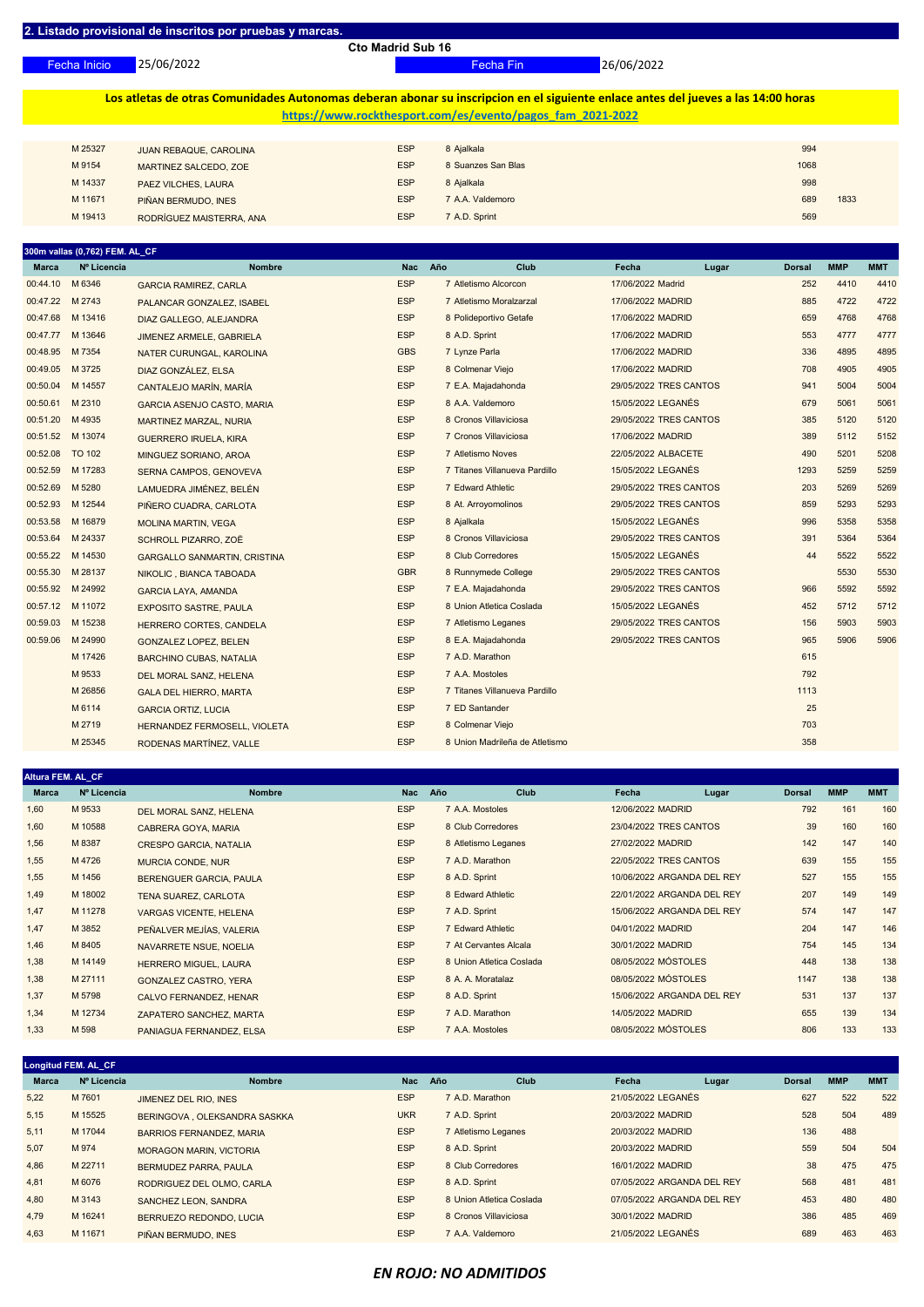25/06/2022 Fecha Inicio Fecha Fin 26/06/2022

**Los atletas de otras Comunidades Autonomas deberan abonar su inscripcion en el siguiente enlace antes del jueves a las 14:00 horas https://www.rockthesport.com/es/evento/pagos\_fam\_2021-2022**

| 4,61 | M 15295 | HIDALGO ROYO, MARÍA                      | <b>ESP</b> | 7 Colegio Santa Maria del Camino | 09/04/2022 POZUELO DE ALARCÓN | 933                  | 461 | 461 |
|------|---------|------------------------------------------|------------|----------------------------------|-------------------------------|----------------------|-----|-----|
| 4,52 | M 5820  | GONZALEZ DAUN, HANNAH AIDEEN             | <b>ESP</b> | 8 A.D. Sprint                    | 20/02/2022 MADRID             | 545                  | 449 | 412 |
| 4,48 | M 6367  | MARIBLANCA CONTRERAS, LORENA             | <b>ESP</b> | 7 A.A. Valdemoro                 | 27/03/2022 LEGANÉS            | 683                  | 462 | 448 |
| 4,30 | M 39    | MARTINEZ GONZALEZ, IRIA                  | <b>ESP</b> | 8 Atletico Aranjuez              | 14/05/2022 PINTO              | 930                  | 430 | 430 |
| 4,29 | M 1588  | HORCAJADA RUBERT, INÉS                   | <b>ESP</b> | 8 Municipal Arganda              | 10/06/2022 ARGANDA DEL REY    | 106                  | 429 | 429 |
| 4,27 | M 26925 | <b>BAUER, KAISA</b>                      | <b>GER</b> | 8 A.D. Sprint                    | 09/04/2022 POZUELO DE ALARCÓN | 1134                 | 427 | 427 |
| 4,13 | M 26892 | <b>GUTZEIT, KATHARINA</b>                | <b>GER</b> | 8 A.D. Sprint                    | <b>14/05/2022 PINTO</b>       | 1124                 | 413 | 413 |
| 4.13 | M 19357 | <b>GÓMEZ SÁNCHEZ, ANA</b>                | <b>ESP</b> | 7 At. Boadilla del Monte         | <b>14/05/2022 PINTO</b>       | 1104                 | 413 | 413 |
| 4,07 | M 2780  | <b>LOPEZ ALVAREZ, SARA</b>               | <b>ESP</b> | 8 Atletismo Leganes              | <b>14/05/2022 PINTO</b>       | 159                  | 407 | 407 |
| 3,84 | M 2086  | <b>AGUADO COSANO, LIDIA</b>              | <b>ESP</b> | 8 Ciudad de los Poetas           | 05/03/2022 MADRID             | $\blacktriangleleft$ | 384 | 384 |
| 3,80 | M 12995 | ANGOMA GONZALEZ, BIANCA YACELI           | <b>ESP</b> | 8 Track Cross Road Team          | 05/03/2022 MADRID             | 891                  | 400 | 380 |
| 3.71 | M 14778 | <b>FAUTECK PUCHE, ANASTASIA CAYETANA</b> | <b>ESP</b> | 8 Suanzes San Blas               | 05/03/2022 MADRID             | 1044                 | 371 | 371 |
| 3.70 | M 27798 | <b>IPIÑA DE LOS SANTOS, ADRIANA</b>      | <b>ESP</b> | 8 A.D. Sprint                    | <b>14/05/2022 PINTO</b>       | 1256                 | 370 | 370 |
| 3,54 | M 223   | <b>YAO GARCIA, YVONNE</b>                | <b>ESP</b> | <b>7 Atletismo Leganes</b>       | 06/02/2022 MADRID             | 176                  | 331 |     |
|      | M 11157 | AMARILLA GONZALEZ. CANDELA               | <b>ESP</b> | 8 Track Cross Road Team          |                               | 890                  | 379 |     |
|      | M 19238 | DE HERAS MORÁN, CANDELA                  | <b>ESP</b> | <b>7 At Cervantes Alcala</b>     |                               | 750                  | 219 |     |
|      | M 27391 | DE HEREDIA TENORIO. BLANCA MARTA         | <b>ESP</b> | <b>7 Runnymede College</b>       |                               |                      |     |     |
|      | M 26441 | <b>DIAZ-DELGADO MENCHERO, SARA</b>       | <b>ESP</b> | 8 Atletismo Alcorcon             |                               | 241                  |     |     |
|      | M 11964 | <b>FERNANDEZ CEBADERA, CLAUDIA</b>       | <b>ESP</b> | <b>7 Suanzes San Blas</b>        |                               | 1045                 | 338 |     |
|      | M 12117 | <b>MONTERO HERVAS, MARTINA</b>           | <b>ESP</b> | 8 Track Cross Road Team          |                               | 904                  | 352 |     |
|      | M 18812 | <b>OROZCO SANTANDER, FERNANDA</b>        | <b>ESP</b> | <b>7 Atletismo Alcorcon</b>      |                               | 279                  |     |     |

| <b>Marca</b> | Triple Salto FEM. AL_CF_<br>Nº Licencia | <b>Nombre</b>                    | <b>Nac</b> | Año<br>Club                  | Fecha                         | Lugar                      | <b>Dorsal</b> | <b>MMP</b> | <b>MMT</b> |
|--------------|-----------------------------------------|----------------------------------|------------|------------------------------|-------------------------------|----------------------------|---------------|------------|------------|
| 11,85        | M 17044                                 | <b>BARRIOS FERNANDEZ, MARIA</b>  | <b>ESP</b> | 7 Atletismo Leganes          | 17/06/2022 Leganés            |                            | 136           | 1185       | 1185       |
| 11,80        | M 875                                   | ROBLEDO MUÑOZ, LUCIA             | <b>ESP</b> | 7 Club Corredores            | 26/03/2022 SABADELL           |                            | 51            | 1170       | 1170       |
| 11,53        | M 7601                                  | JIMENEZ DEL RIO, INES            | <b>ESP</b> | 7 A.D. Marathon              |                               | 27/05/2022 ARGANDA DEL REY | 627           | 1153       | 1153       |
| 11,53        | M 7500                                  | BONDJALE HINESTROSA, PAULA NGOYE | <b>ESP</b> | 7 Atletismo Leganes          | 19/03/2022 MADRID             |                            | 137           | 1181       | 1141       |
| 11,42        | M 7354                                  | NATER CURUNGAL, KAROLINA         | <b>GBS</b> | 7 Lynze Parla                | 08/05/2022 MÓSTOLES           |                            | 336           | 1142       | 1142       |
| 10,99        | M 2099                                  | RODRIGUEZ MARTINEZ, NOA          | <b>ESP</b> | 7 A.D. Marathon              | 19/02/2022 MADRID             |                            | 646           | 1070       | 1070       |
| 10,74        | M 12314                                 | CABALLERO POLO, LUNA             | <b>ESP</b> | 7 Atletismo Leganes          | 23/01/2022 MADRID             |                            | 139           | 1066       | 1066       |
| 10,26        | M 12241                                 | RODRIGUEZ RUANO, CLAUDIA         | <b>ESP</b> | 8 Edward Athletic            | 26/02/2022 MADRID             |                            | 206           | 979        | 979        |
| 10,16        | M 10541                                 | RUIZ JIMENEZ, SANDRA             | <b>ESP</b> | 8 Running Henares            | 23/04/2022 MADRID             |                            | 1024          | 1016       | 1016       |
| 10,14        | M 5280                                  | LAMUEDRA JIMÉNEZ, BELÉN          | <b>ESP</b> | 7 Edward Athletic            | 05/02/2022 MADRID             |                            | 203           | 1000       | 1000       |
| 10, 11       | M 2299                                  | GONZALEZ FERNANDEZ, VIOLETA      | <b>ESP</b> | 8 A.A. Valdemoro             | 23/04/2022 TRES CANTOS        |                            | 680           | 1011       | 1011       |
| 10,02        | M 1588                                  | HORCAJADA RUBERT, INÉS           | <b>ESP</b> | 8 Municipal Arganda          |                               | 27/05/2022 ARGANDA DEL REY | 106           | 1002       | 1002       |
| 10,00        | M 13714                                 | PLAZA FERNANDEZ, MARIA           | <b>ESP</b> | 7 Polideportivo Getafe       | 26/02/2022 MADRID             |                            | 668           | 926        |            |
| 9,93         | M 13311                                 | ZARAGOZA CIRUJANO, NEREA         | <b>ESP</b> | 8 Polideportivo Getafe       | 23/04/2022 MADRID             |                            | 671           | 993        | 993        |
| 9,91         | M 6367                                  | MARIBLANCA CONTRERAS, LORENA     | <b>ESP</b> | 7 A.A. Valdemoro             | 19/03/2022 MADRID             |                            | 683           | 948        |            |
| 9,79         | M 27111                                 | <b>GONZALEZ CASTRO, YERA</b>     | ESP        | 8 A. A. Moratalaz            | <b>22/05/2022 TRES CANTOS</b> |                            | 1147          | 979        | 979        |
| 9,70         | M 17218                                 | <b>ALIQUE REPARAZ, SILVIA</b>    | <b>ESP</b> | 8 A.D. Sprint                | 06/02/2022 MADRID             |                            | 523           | 944        | 944        |
| 9,57         | M 15736                                 | <b>RODRIGO MARTINEZ, AINARA</b>  | <b>ESP</b> | <b>8 Club Corredores</b>     | 06/02/2022 MADRID             |                            | 1157          | 884        | 884        |
| 9,51         | M 17668                                 | <b>GUERRERO IRUELA, DIGNA</b>    | <b>ESP</b> | <b>7 Cronos Villaviciosa</b> | 23/04/2022 MADRID             |                            | 390           | 951        | 951        |
| 9,39         | M 11858                                 | DE CASTRO GOMEZ, PAULA           | <b>ESP</b> | 8 Atletismo Alcorcon         | 17/06/2022 LEGANÉS            |                            | 238           | 939        | 939        |
| 9,00         | M 12203                                 | <b>LATORRE MANITO, IRATI</b>     | <b>ESP</b> | 8 Atletismo Alcorcon         | 23/04/2022 MADRID             |                            | 265           | 900        | 900        |
| 8,83         | M 10466                                 | <b>MUÑOZ DEL CAMPO, EVA</b>      | <b>ESP</b> | 7 Polideportivo Getafe       | 23/01/2022 MADRID             |                            | 665           |            |            |
| 8,69         | M 7656                                  | <b>PEREZ ARRIBAS, CARMEN</b>     | <b>ESP</b> | 8 At. Arroyomolinos          | 23/04/2022 MADRID             |                            | 857           | 869        | 869        |
| 8,54         | M 15548                                 | <b>MARTINEZ LOIS, IRENE</b>      | <b>ESP</b> | 8 Suanzes San Blas           | 06/02/2022 MADRID             |                            | 1067          | 816        |            |
| 8,26         | M 12554                                 | <b>GONZALEZ BARROSO, EMMA</b>    | <b>ESP</b> | 8 Atletismo Alcorcon         | 23/04/2022 MADRID             |                            | 256           | 826        | 826        |

|       | Peso (3kg) FEM. AL_CF_ |                                    |            |                          |                            |                        |            |            |
|-------|------------------------|------------------------------------|------------|--------------------------|----------------------------|------------------------|------------|------------|
| Marca | Nº Licencia            | <b>Nombre</b>                      | <b>Nac</b> | <b>Club</b><br>Año       | Fecha                      | <b>Dorsal</b><br>Lugar | <b>MMP</b> | <b>MMT</b> |
| 12,63 | M 8458                 | RODRIGUEZ MUÑOZ, LUCIA             | <b>ESP</b> | 7 Cronos Villaviciosa    | 20/02/2022 MADRID          | 396                    | 1231       | 1231       |
| 10,70 | M 6076                 | RODRIGUEZ DEL OLMO, CARLA          | <b>ESP</b> | 8 A.D. Sprint            | 20/02/2022 MADRID          | 568                    | 979        | 979        |
| 10,59 | M 5309                 | KRASNITSKAYA GAIKO, VALERIA        | <b>ESP</b> | 8 A.D. Marathon          | 06/05/2022 ARGANDA DEL REY | 628                    | 1059       | 1059       |
| 10,42 | M 9778                 | ROJO MILLAN, CARMEN                | <b>ESP</b> | 7 Atletismo Moralzarzal  | 20/03/2022 MADRID          | 887                    | 999        | 999        |
| 9,32  | M 16241                | BERRUEZO REDONDO, LUCIA            | <b>ESP</b> | 8 Cronos Villaviciosa    | 06/05/2022 ARGANDA DEL REY | 386                    | 932        | 932        |
| 9,21  | M 2310                 | <b>GARCIA ASENJO CASTO, MARIA</b>  | <b>ESP</b> | 8 A.A. Valdemoro         | 23/01/2022 MADRID          | 679                    | 918        | 918        |
| 8,96  | M 10351                | DORADO RANERA, SABINA              | <b>ESP</b> | 8 Municipal Arganda      | 20/03/2022 MADRID          | 98                     | 817        | 817        |
| 8,68  | M 4935                 | MARTINEZ MARZAL, NURIA             | <b>ESP</b> | 8 Cronos Villaviciosa    | 29/05/2022 TRES CANTOS     | 385                    | 876        | 868        |
| 8,10  | M 3449                 | RASERO REPILADO, ADRIANA           | <b>ESP</b> | 8 Union Atletica Coslada | 20/03/2022 MADRID          | 441                    | 758        | 734        |
| 7,83  | M 27243                | ANDUEZA AMEZCUA, SELENE            | <b>ESP</b> | 8 A.D. Sprint            | 20/03/2022 MADRID          | 1159                   |            |            |
| 7,75  | M 9975                 | CANDILEJO CASTILLEJO, MARINA       | <b>ESP</b> | 8 Suanzes San Blas       | 20/03/2022 MADRID          | 1035                   | 735        | 735        |
| 7,47  | M 18961                | DE LA FUENTE CALVENTE, MARIA PILAR | <b>ESP</b> | 8 Cronos Villaviciosa    | 20/03/2022 MADRID          | 387                    | 722        | 722        |
| 5,87  | M 15001                | GÜEMES KLEIN, FRANKA JULIANA       | <b>GER</b> | 8 A.D. Sprint            | 29/05/2022 TRES CANTOS     | 546                    | 681        | 587        |